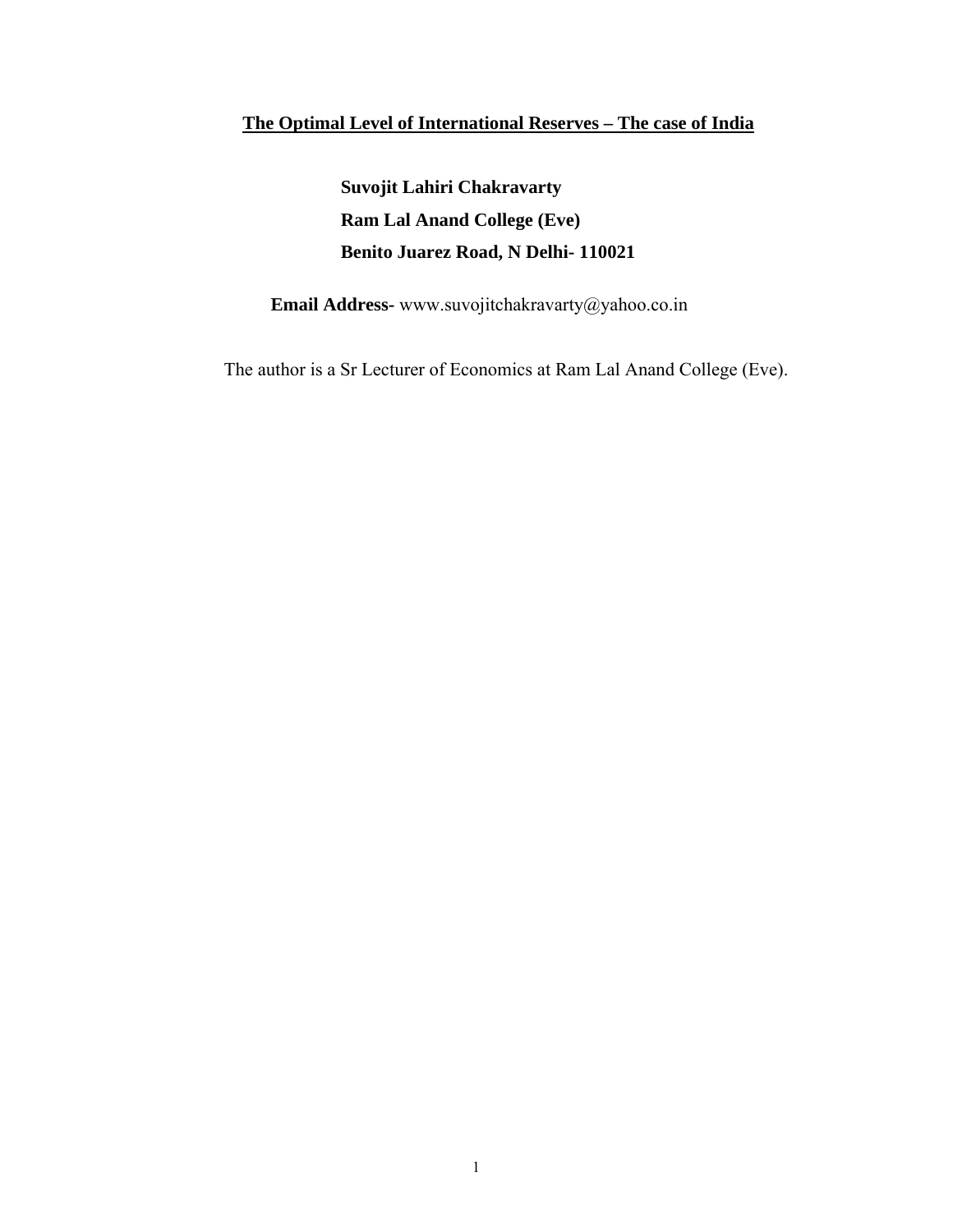#### **Abstract**

 The study analyzes the optimal reserve holding for India during an era of flexibile exchange rate and high capital mobility using the buffer stock model of Frenkel and Jovanovic(1981). The evidence derived from the ARDL approach of Pesaran, Shin and Smith (1996) support the fact that the scale variable,opportunity cost variable and the volatility variable all have significant effects on the reserve demand. The evidence also shows that exchange rate flexibility does not have any significant impact on the reserve demand .

JEL classification: E 58; F 31

Key Words: reserve demand, buffer stock model, volatility, opportunity cost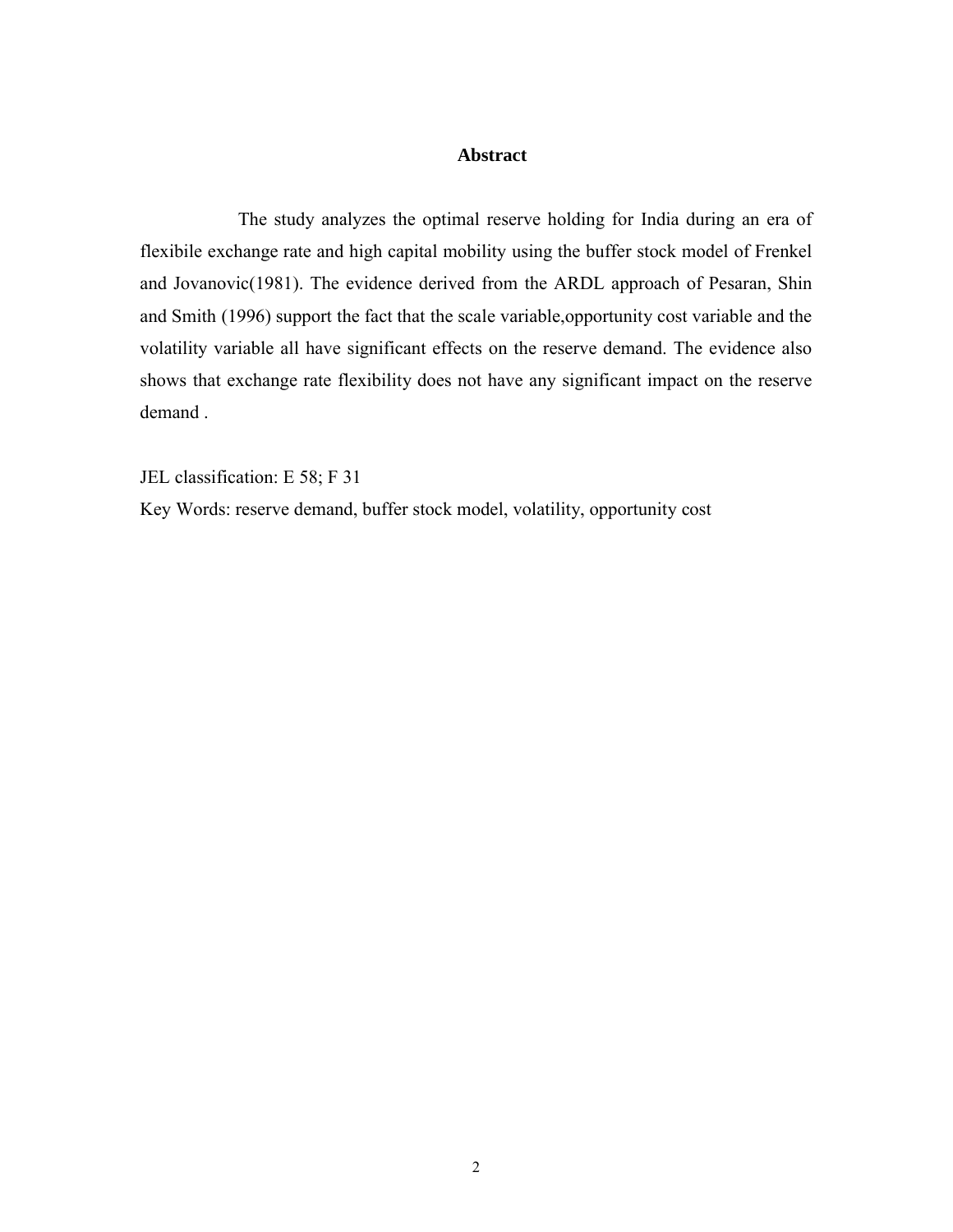#### **The Optimal Level of International Reserves – The case of India**

 Global holdings of International Reserves have increased rapidly in the recent years. At the end of 2006, the world non gold reserves as weeks of imports has reached to 21.6. In industrial countries this stood at 10.1 whereas in developing countries it was 39. (Table 1). Among the developing countries it is the emerging economies which have significantly increased their reserve holdings in the last five years (Choi, Sharma & Stromqvist 2007). This massive holdings of reserves in emerging economies is at odds with the prediction of the standard reserve holding model ( IMF 2003).This increased holding of reserves has led to widespread discussions in the academic circles as to the reasons behind this increased preference for holding reserves by these countries.

In the era of increased capital mobility and cross border transactions, reserve management constitutes a vital aspect of macroeconomic policy. Increased financial integration often makes a country vulnerable to a financial crisis due to sudden reversals in capital flows. So holding a huge stockpile of precautionary reserves can be an effective strategy for emerging economies given their restricted access to international capital markets. ( Aizenman &Marion 2002). In this regard this is analogous to corporate liquidity holding as they help in coping with uncertain income streams and cash flows. Financially weak firms have high levels of liquid assets in the face of external finance premia ( Choi & Kim 2001).Analogously , with increased financial account transactions, emerging economies may find external financing expensive during capital flow reversals which has increased the option value of holding reserves.

Holding large levels of reserves also entail a cost for the economy as the resources could have been better used to step up investment in the economy or to repay a part of the external debt which a country has incurred with the rest of the world. However the authorities feel that these costs are small relative to the economic cost of a crisis which results from currency depreciation, a aftermath of a currency crisis causing substantial loss of output. ( Frenkel 2005).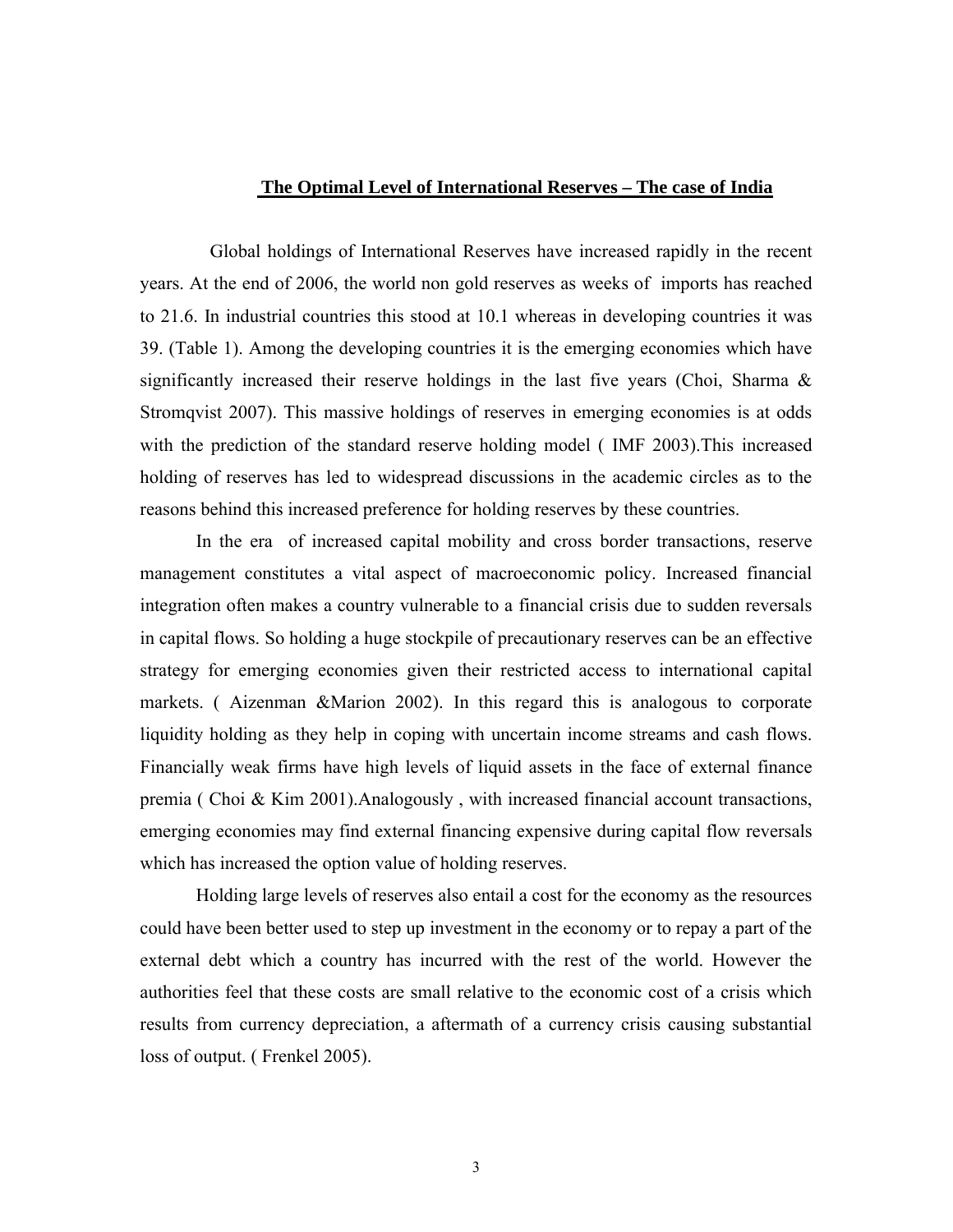Reserves can also be held to manage the exchange rate. It is seen that reserve holdings are high for some countries because their shift to greater exchange rate flexibility is just an illusion. Self identified floaters and managed floaters look more like peggers on the basis of the probability that the monthly percentage change in their nominal exchange rate fall within a narrow band ( Calvo and Reinhart 2000).Furthermore in developing countries, reserve accumulation the Central bank can be a strategy to protect external competiveness. This is especially true for Asian countries as exporting to the US is a major concern. ( Dooley, Folkerts – Landau & Garber 2004).

It has also been argued that holding high level of reserves may be a cover up of loose fiscal policy or other macroeconomic fundamentals (Kapur & Patel 2003). Due to political compulsions, a less developed economy cannot easily bring about the necessary reforms in their macroeconomic management. In such a case holding a high level of reserves may be an insurance cover to counter the resulting enhanced risk perceptions of the economy.

Domestic political instability may at times, reduce desired current reserve holdings below the optimal level as the present administration may think that there is a high probability that the future administration may be 'soft' and grab these reserves for favoured insiders (Aizenman & Marion 2004). In the same way, political corruption acts as a tax on the return to holding reserves and reduces optimal holdings.

Reserves further allow a country to achieve intertemporal smoothening of the tax burden especially when the country faces adverse productivity shocks. This is especially true for developing countries where the tax base cannot be broadened within a short period (Aizenman & Marion 2002). Also holding assets in foreign currencies may constitute a reasonable investment strategy especially when the value of foreign currency assets are negatively correlated with that of domestic investments (Choi, Sharma & Stromqvist 2007).

The rest of the paper is organised as follows. In section 1 we discuss the two recent contrasting views about the optimal reserve holdings for India. Section 2 provides the empirical literature on the optimal level of reserve holdings. Section 3 provides a brief discussion on the basic buffer stock model and its extensions to be used in the estimation. In Section 4 we have explained the variables, data sources.Section 5 explains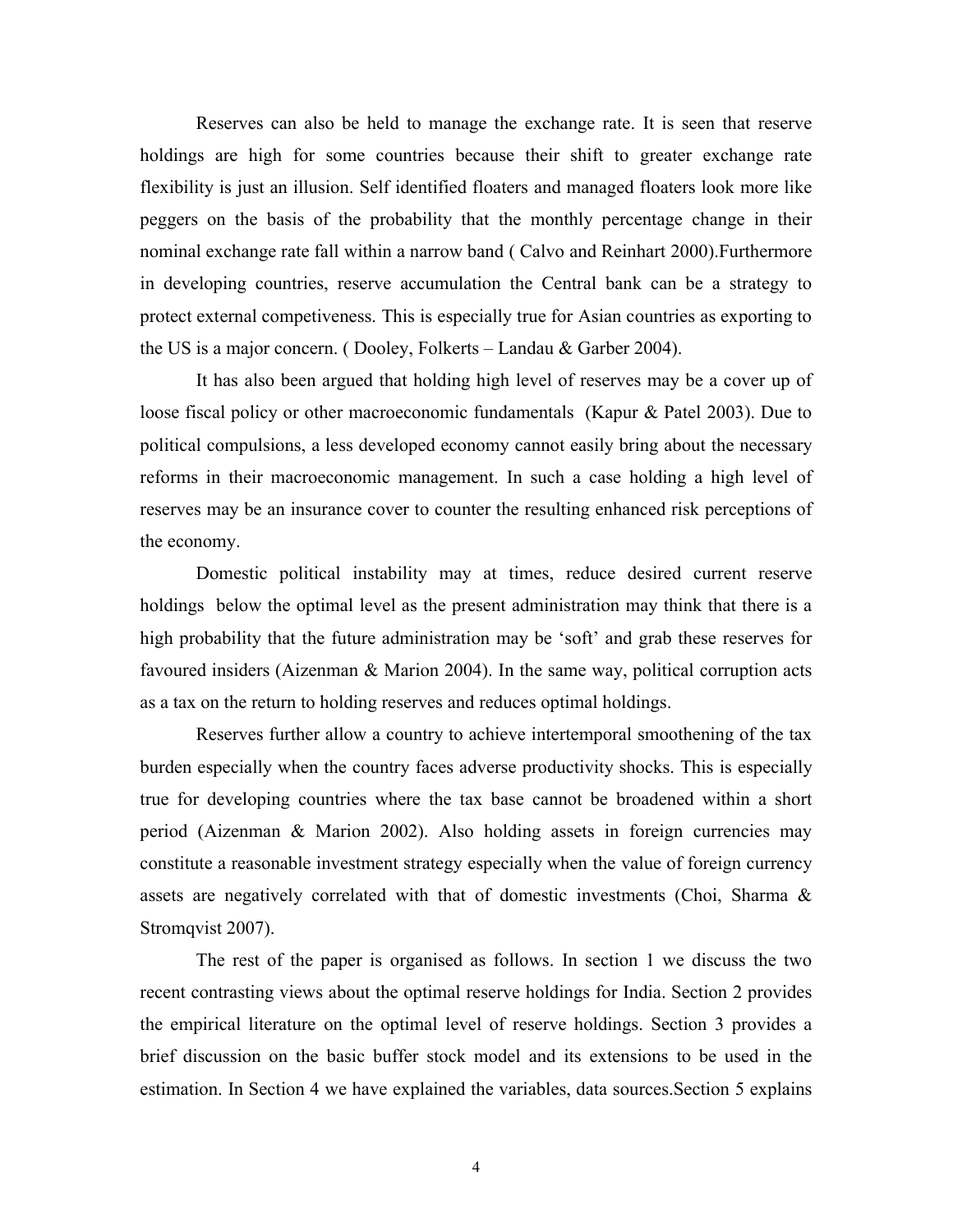the methodology adopted in the study. Section 6 discusses the results and the last section draws the conclusion of the study.

#### **1. Diverse Views on India's Optimal Reserve holdings**

India has steadily accumulated reserves in the last 15 years. In March 2007, the total reserve holdings were \$199.1 billion, an enormous increase compared to \$5.8 billion in March 1991. Reserves accounted for about 23.2 % of the GDP in 2007 compared to 2.2 % in the early1990s. Reserves were 11.5 months of imports by March 2007, a remarkable increase from 3.1 in March1991. Reserves as a share of  $M_3$  was 29.3% by March 2007 compared to 4.5% in March 1991 ( Table 1a).

This large holdings of international reserves have elicited different views on what constitutes the optimal reserves for India. The Reserve Bank of India (RBI) in their Report on Foreign Exchange Reserves (2007) says that India's reserve holdings were adequate, measured either in terms of import cover or as a ratio of short term debt. This view has been challenged by Chandra(2008) who feels that the RBI report misses out the other types of volatile capital entering the economy.This includes non resident deposits which are prone to sudden stops at the time of a financial crisis. Also foreign institutional investments(FII) in stock markets constitutes another aspect of volatile capital inflows. Here the RBI grossly underestimates this liability by relying on historical data on net purchase of equities. The correct measure would be the market capitalisation of the FII holdings of securuties at a point of time. This measure takes into account the stock price appreciation. Chandra(2008) calculates the market value of FII investments in equities and compares this with the reserve holdings by the RBI. He finds that upto 2004, reserves were far in excess of the former but thereon the gap started to narrow. At the end of 2006, FII investments were 73% higher than quoted in the RBI report and if NRI deposits are also added it amounts to nearly 93% of the official reserves. In 2007, the sum of FII investments in equities and NRI deposits exceeds reserves by over 7.7%. Also if FII trading in equity derivatives is added, India's external net liability becomes much more that what is recorded in the official statements.

From the above discussion it seems that the desire to protect the Indian economy from sudden reversals in capital flows is one of the main reasons behind the rapid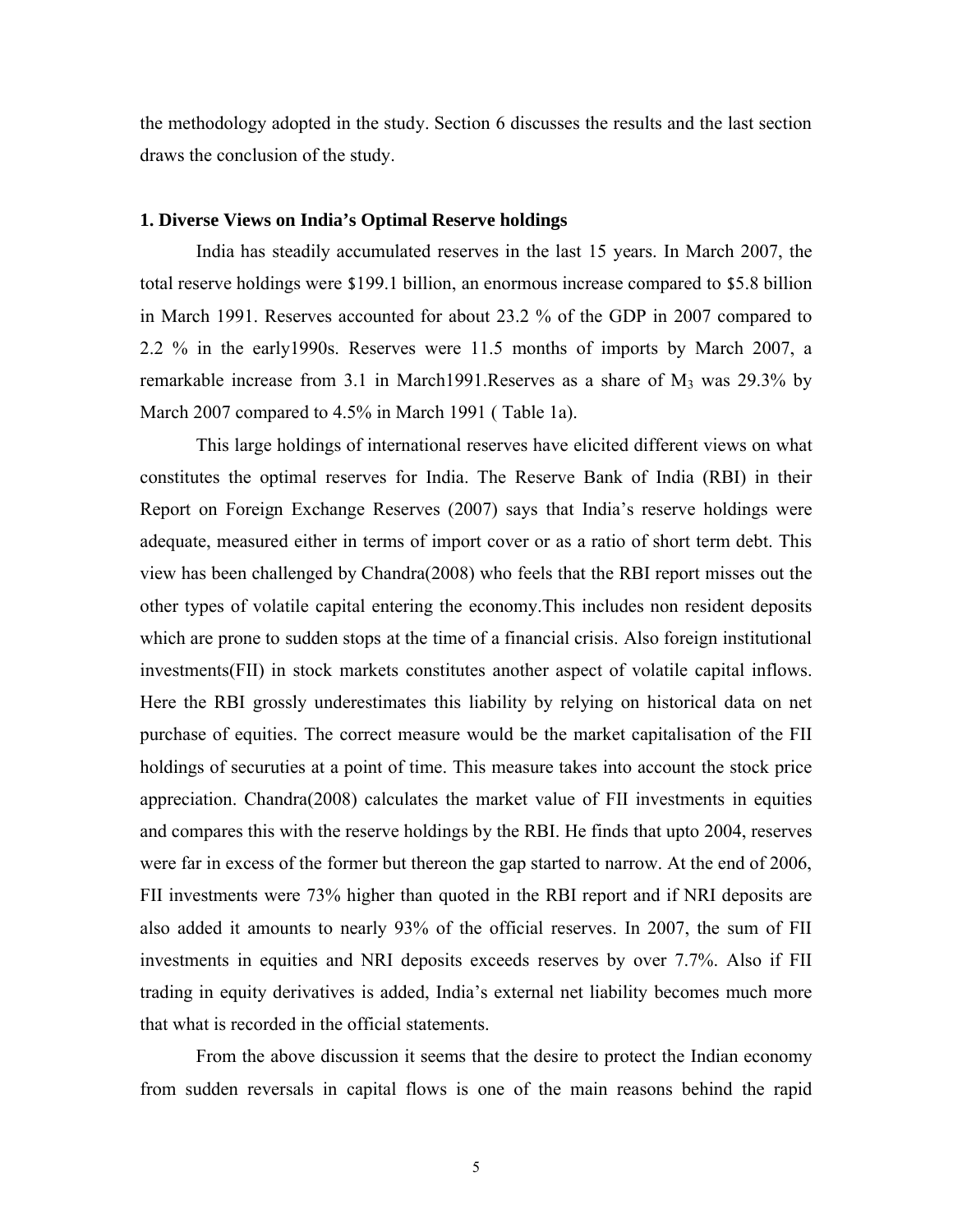accumulation of reserves. The fact that the RBI has increased its reserve holdings by almost \$138 billion during 2006 and 20007 while the FII stock ( by the RBI measure of net purchases) increased by only \$25 billion suggests that the RBI is taking cognizance of the increased value of FII holding in equities in Indian stock markets (Chandra 2008).

#### **2. Empirical Evidence**

To explain optimal international reserve holding, traditionally the buffer stock model has been used. The model says that the authorities demand reserves as a buffer to absorb fluctuations in external payment imbalances. In the absence of adequate reserves, the authority is often forced to implement expenditure damping policies to rebuild reserves which may result in loss of output. This is defined as the macroeconomic adjustment cost. So the demand for reserves increases with a rise in the adjustment cost. However reserves yield negligible return and therefore incurs an opportunity cost. This is measured as the difference between what the reserves could have earned and what they actually earn.Reserve demand increases with a fall in opportunity cost. The empirical studies arrive at an optimal level of reserves that minimize the expected sum of these costs.

The buffer stock model is widely used in the literature.Hellar(1966) determines the optimal stock of reserves in terms of a rational optimising decision that involves equating the marginal cost and benefit of holding reserves. He then compares actual reserves with his calculation of each country's optimal reserves to check for reserve adequacy. Frenkel and Jovanovic(1981) extended Hellar's idea and developed a theoretical model based on the principles of inventory management to determine the optimal stock of reserves.They estimated reserve demand elasticities with respect to macro economic adjustment cost ( measured as fifteen years rolling standard deviation of change in trend adjusted reserves) and opportunity cost ( measured in terms of yield on government bonds) using pooled time series for the period1971-75 with a cross section of twenty two developed countries. The estimated elasticities were close to their theoretical predictions.

Flood and Marion(2002) in their study find that buffer stock model works as well in the modern floating exchange rate period as they did during the Bretton Woods regime period.However with greater exchange rate flexibility and financial openness, the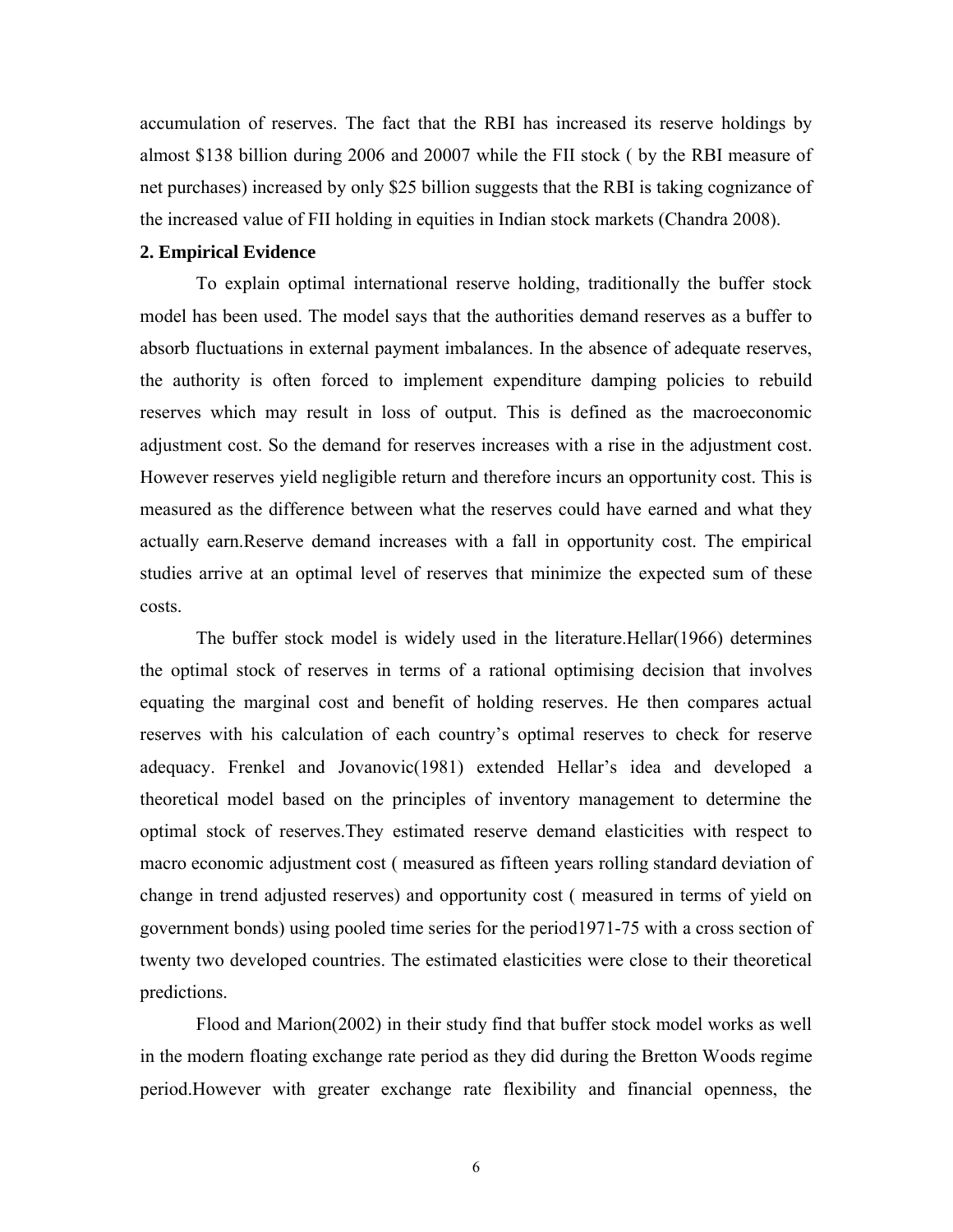explanatory power of the model can be significantly increased if these variables are also included in the original model. Disyatat and Mathieson(2001) estimate a Frenkel Jovanovic type reserve holding equation for fifteen Asian and Latin American countries and find that the financial crises in 1997-98 produced no structural break. They also find that the volatility of the effective exchange rate is an important determinant.

The IMF(2003) study on the emerging economies in Asia, uses a standard buffer stock model and comes to the conclusion that the rapid accumulation of reserves in emerging markets between 1997 and 2001 was broadly in line with the fundamentals of the model but the surge in reserves in 2002 and 2003 was above the level predicted by the model. The surge in reserves were driven by increases in current account and to a lesser extent by capital flows.

Aizenman and Marion (2004) carries out the same exercise on 64 countries over the period 1980-96 and find that the standard variables included in the literature explain about 70% of the variation in observed reserve holdings without country fixed effects and 86% with country fixed effects. They also investigated whether political uncertainity and corruption influences optimal reserve holdings and find that they have negative and significant effects on reserves even after accounting for trends.

Ramachandran (2005 ) uses the buffer stock model in the Indian context covering the period from 2 April 1993 to 5 December 2003. This period was characterised by a flexible exchange rate system and a high level of capital inflows. He finds that the standard measure of volatility defined as the fifteen years rolling standard deviation of change in trend adjusted reserves used by Frenkel Jovanovic (1981) produces biased estimate.He thus derives an alternative measure of volatility from an appropriate GARCH model and finds that the estimated coefficients are close to their theoretical prediction. Higher K mobility did not increase the value of the volatility coefficient which may be due to the fact that capital outflows were not as free as capital inflows in India and there has also been a steady and sharp decline in external debt during 1990s.

The available empirical studies confirm that the buffer stock model is useful to analyze the optimal level of reserves in a regime of capital mobility.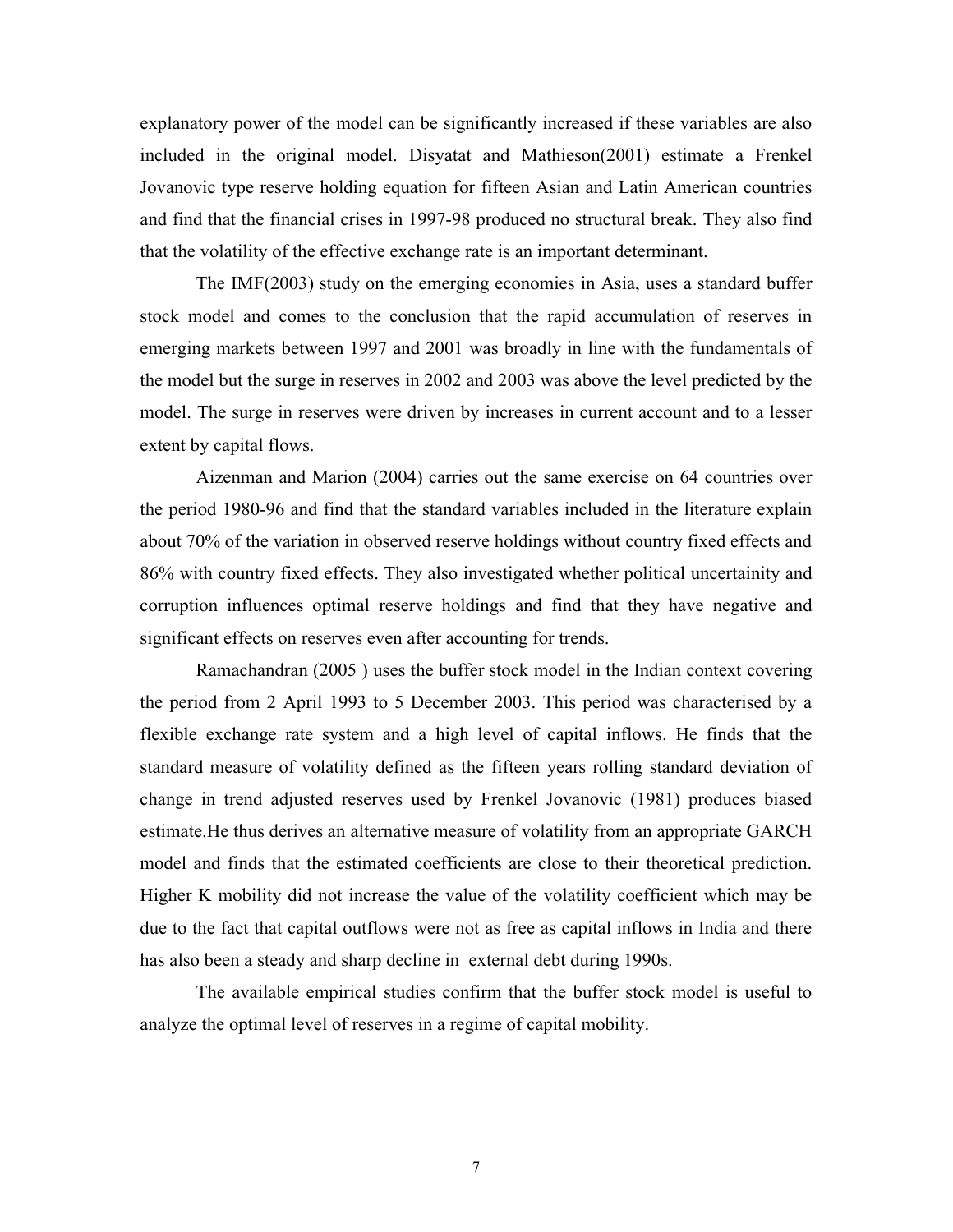#### **3. The Buffer Stock Model**

The buffer stock of Frenkel and Jovanovic (1981) defines reserve movements in continuous time period as a Weiner process:

$$
dR(t) = -\mu dt + \sigma dW(t) ; \qquad (1)
$$

where  $R_t$  is reserves held in time t and  $W(t)$  is the standard Weiner process with zero mean and variance t. At each point of time the distribution of reserve holdings R(t) is characterized by-

$$
R(t) = R^* - \mu t + \sigma W(t)
$$
 (2)

Where  $R^*$  denotes the optimal stock of reserves,  $\mu$  denotes the deterministic part of the instantaneous change in reserves and  $\sigma$  is the standard deviation of the Weiner increment in reserves. The optimal stock of reserves is obtained by minimizing two types of costs viz, (1) the cost of adjustment which is incurred once reserves reach an undesirable lower bound and (2) foregone earnings on reserve holdings. The optimal stock of reserves is obtained by minimizing these two costs and it is yields an expression: $<sup>1</sup>$ </sup>

$$
R^* = \sqrt{\left[\frac{2c\sigma^2}{(2r\sigma^2)^{0.5}}\right]}
$$
 (3)

where c,r and  $\sigma$  are fixed cost of adjustment, opportunity cost of holding reserves and standard deviation of change in reserves respectively. The estimating equation can be written as:

Log  $R_t = b_0 + b_1 \log \sigma_t + b_2 \log r_t + u_t$  (4) where  $u_t$  is white noise error.

Equation (4) is taken as the benchmark reserve demand equation in most of the empirical studies. The theoretical predictions suggest  $b_1 = 0.5$  and  $b_2 = -0.25$  and the equation estimated by Frenkel and Jovanovic (1981) had the estimated elasticities close to the theoretical predictions of the model.However past studies for eg Flood & Marion (2002), Ramachandran (2004) have obtained different values of the elasticities. The reason is these estimates are highly sensitive to the proxy used to represent opportunity cost, model specification, estimation methods and additional variables included in the original equation.

 $\overline{a}$ 

 $<sup>1</sup>$  A detailed explanation can be found in Frenkel and Jovanovic(1981)</sup>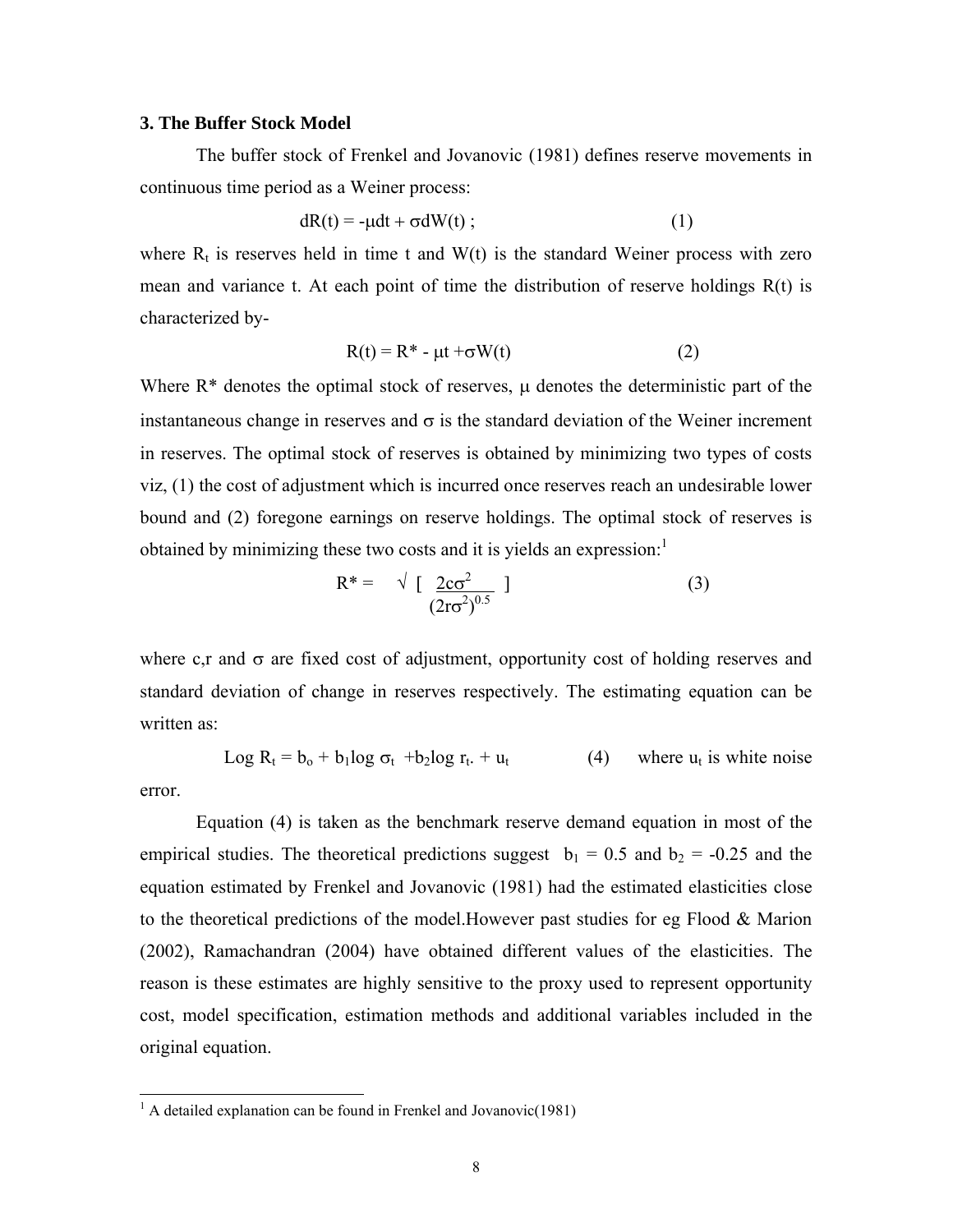The benchmark buffer stock model has to be extended to incorporate some additional variables which are important in the determination of the level of reserves for an emerging economy like India. This is highlighted in some of the recent studies in this area.In our empirical exercise, in addition to the variables included in the benchmark buffer stock equation we have added a scale variable and a variable representing the flexibility of the exchange rate. The justification of including the scale variable is that reserve holdings are positively correlated with the size of international transactions (Aizenman & Marion 2004). This has increased significantly in the last ten years as the Indian Economy has become integrated with the rest of the world. The scale variable measures the size of international transactions. The rationale for incorporating a variable representing exchange rate flexibility is that the exchange rate has become market determined in India from March 1993 and with that, the policy regarding exchange rate management is aimed at ensuring a credible value of the rupee in line with sustainable current account deficit and maintaining adequate amount of reserves.

The sign of the exchange rate variable is however ambiguous.The reason is, as argued in the literature that greater exchange rate flexibility reduces the demand for reserves as the Central bank does not have to keep a large stockpile of reserves to maintain a peg ( Flood and Marion 2002). However countries may keep a high level of reserves even in the face of a flexibile exchange rate in a regime of high capital mobility. Fluctuations in the exchange rate can be curtailed to a prescribed band by maintaining a high level of reserves even when the capital flows exhibit volatility. This is particularly true for developing countries where the growth in exports is linked to the exchange rate maintained by the Central bank.So the Central bank may dampen the fluctuations in the exchange rate for the sake of export competitveness ( Dooley, Folkerts-Landau and Garber 2003).

Thus our modified buffer stock equation is written as :

Log  $R_t = b_0 + b_1 \log y_t + b_2 \log \sigma_t + b_3 \log r_t + b_4 \log e_t + u_t$  (5)

where  $R_t$  is reserves,  $\sigma_t$  is volatility of international transtactions,  $r_t$  is the opportunity cost variable,  $y_t$  the scale variable and  $e_t$  is the exchange rate flexibility.  $u_t$  is the white noise error component.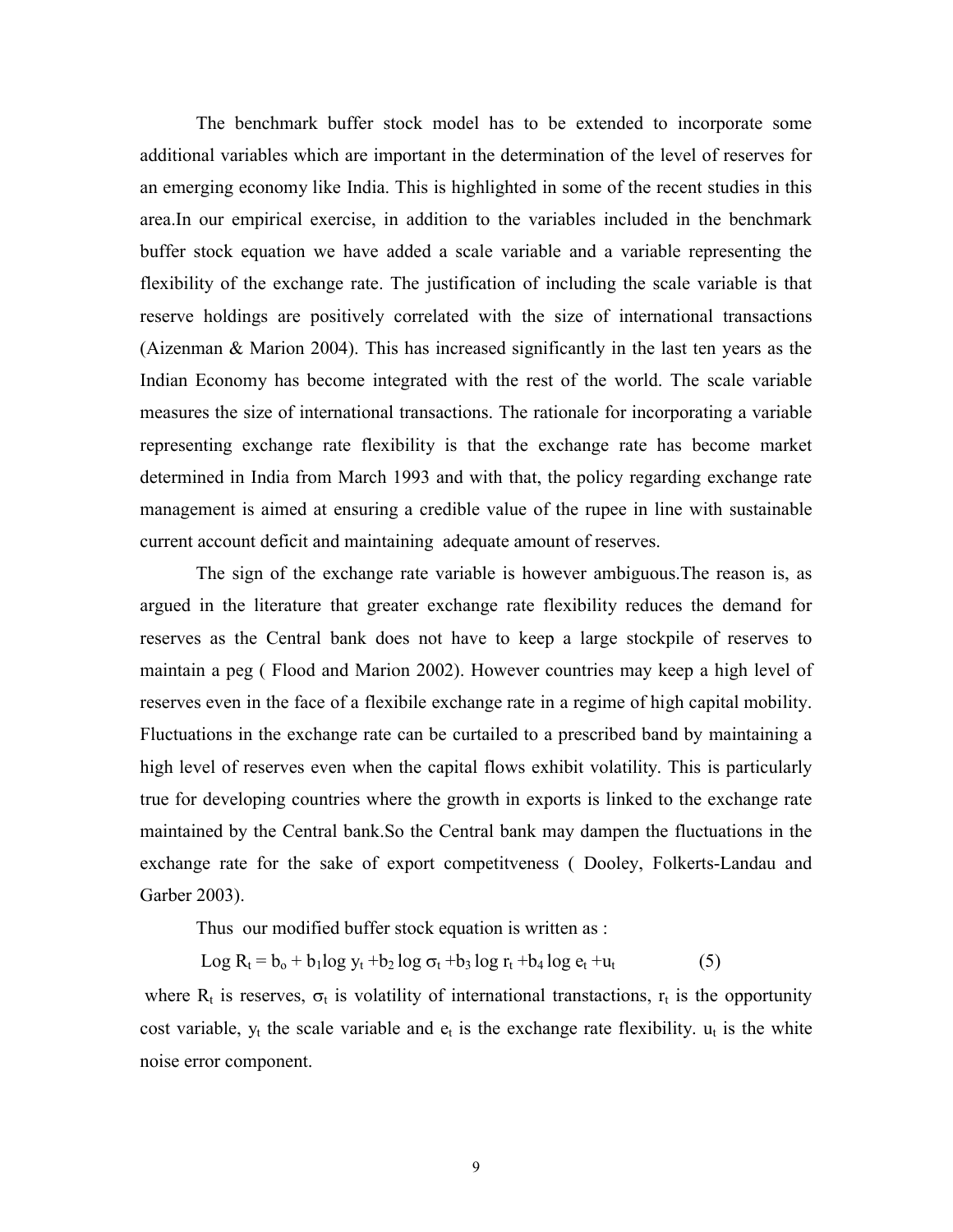Equation (5) is estimated for the period from April 1996 to March 2007 for India. The reason for choosing April 1996 as the starting point is that data for all the variables in the estimation are available from April 1996 onwards..

#### **4. Variables and Data**

International reserves include (a) foreign currency assets of the monetary authority (b) Special Drawing Rights (c) Reserve position in the Fund  $\&$  (d) Gold. We use the International Financial Statistics definition of total Reserves of the monetary authorities minus gold. (Edwards1985,Landell & Mills 1989). Gold is excluded because there is some question whether central banks consider gold to be as liquid as say foreign currency holdings to be used as an intervention asset. Central Banks seem to regard gold as a reserve that is truly ' of last resort' to be sold only as a last measure..

 The common scale variables used in the estimation of a reserve demand equation are GDP, population, GDP per capita, imports. Data for all these variables are available on yearly basis.As our study is based on monthly data, we use the index of industrial production ( base 93-94) as a measure of the scale variable.

 The volatility of international transtactions is usually measured by the standard deviation of the trend adjusted changes in reserves over some period (Frenkel and Jovanovic 1981,Landell & Mills 1989, Ford & Huang 1994,).However as shown by Flood and Marion (2002) that such a measure produces upwardly biased estimate due to restocking of reserves and downward bias due to sharp fall in reserves in times of financial crisis. To avoid this we use an alternative measure of volatility (Edwards1985, Aizenman and Marion 2004) ie, volatility of export receipts measured as the standard error of the regression of log of exports over time for the previous twelve months.

The opportunity cost plays an important role in the determination of international reserves. However most empirical studies have been unable to find a significant opportunity cost effect. Ben- Bassatand Gottlieb(1992 a &b) takes the opportunity cost variable as the difference between the real rate on capital and the yield on reserves.The logic behind this is that opportunity cost of holding reserves is the difference between the highest possible marginal productivity foregone from an alternative investment and the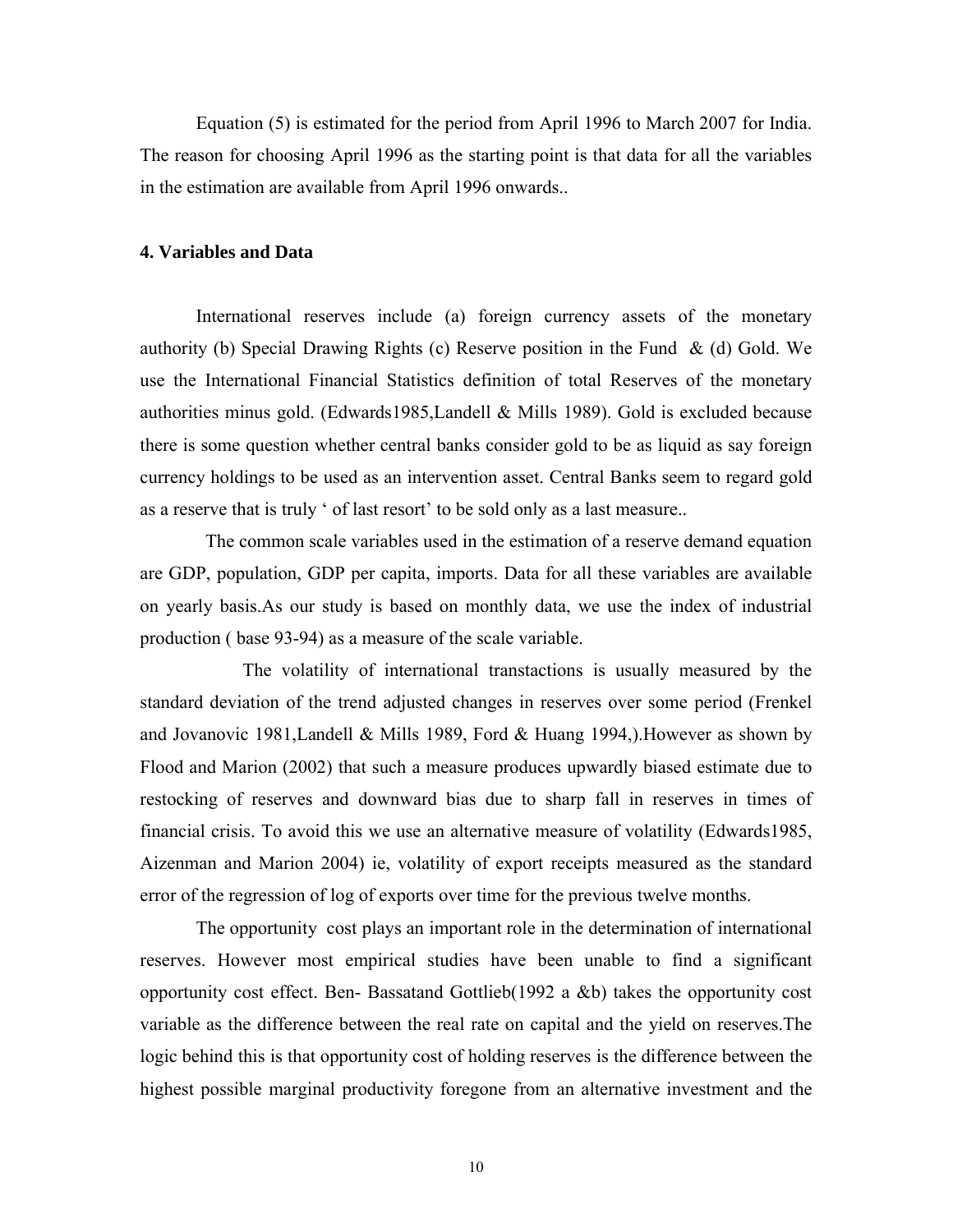yield on reserves. The real rate of return on capital is calculated as the ratio of profits to gross capital stock of the business sector and the yield on reserves as the real interest on short term deposits.He finds that when opportunity cost is measured in this manner, there is a significant negative relationship between the opportunity cost variable and reserves.We have tried to use this approach in our analysis. As monthly data on profits and gross capital stock are not available from the published sources, we have taken the differential between India's yield on long term Govt. securities and the interest rate on three month treasury bills. However we did not find a significant effect on reserve demand. The reason may be that this proxy for opportunity cost does not properly capture the true opportunity cost of holding reserves ( Aizenman and Marion 2004). So we use the monthly yield on cut off price of 91 days treasury bills as a proxy for opportunity cost.(Ramachandran 2004, 2005 ).

Exchange rate flexibilty is measured as the rolling standard deviation of the previous 12 months of the percentage changes in the nominal exchange rate against the US dollar.( Aizenman and Marion 2004, IMF 2003 ).

All the variables are converted into logs.Data for all the variables is obtained from RBI- Handbook of Statistics for the Indian economy, and International Financial Statistics , various issues.

The estimating equation now becomes:

Ln  $R_t = b_0 + b_1 \ln y_t + b_2 \ln \sigma_t + b_3 \ln r_t + b_4 \ln e_t + u_t$  (5a)

Where ln represents log and the other symbols have the same meaning as explained in eqn (5).

#### **5. Methodology**

In the empirical research on time series data, there is a problem of nonstationarity which renders the traditional tools of econometrics like OLS, 2SLS inappropriate. To overcome this problem, the cointegration approach has been developed (Engle  $\&$ Granger 1987 and Johansen1990,1992). However the basic condition for cointegration analysis is that the variables in the system should be non-stationary at levels and stationary of the same order. The unit root tests that exist in the literature can be used to determine the order of integration of the variables. Here the results derived from the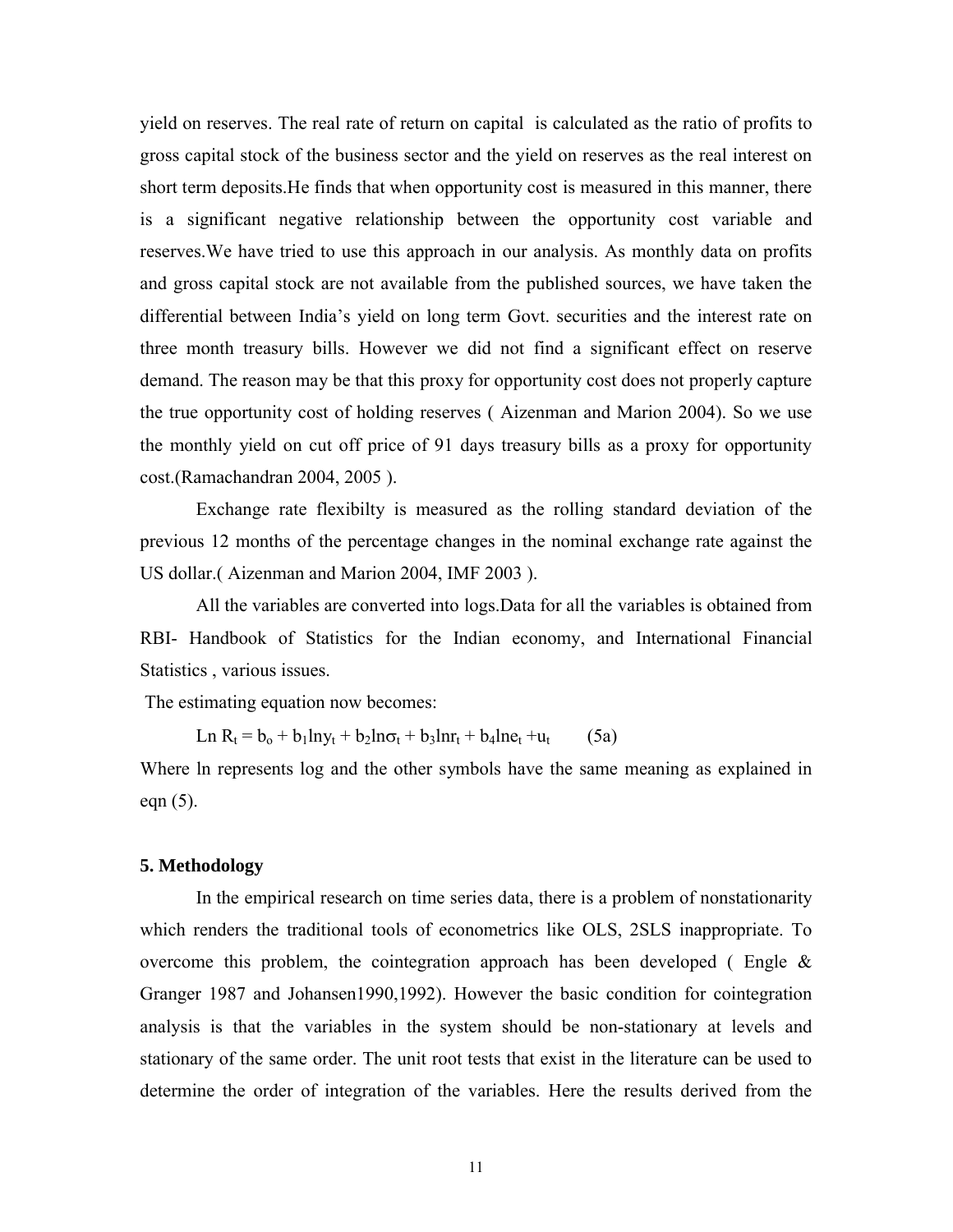existing unit root tests may differ depending on the power of the test. This may lead to a bias in choosing the unit root test that gives the same order of stationarity for all the variables in the system. There is also another problem ie, the variables in the estimating equation may have different orders of integration which renders the traditional cointegration techniques useless.

To overcome this problem, Pesaran, Shin & Smith (2001) developed a bounds testing autoregressive distributed lag (ARDL) procedure that ignores the order of integration of variables. The ARDL bounds testing method can be applied for testing any long run relationships irrespective of whether the variables are stationary at the same or different order. The procedure is explained briefly as follows.

We have eqn  $(5a)$  as:

$$
\text{Ln } R_t = b_0 + b_1 \text{ln}y_t + b_2 \text{ln} \sigma_t + b_3 \text{ln}r_t + b_4 \text{ln}e_t + u_t \tag{5a}
$$

The above equation can be written in an error correction format as-

$$
\Delta Ln R_{t} = b_{o} + \sum a_{i} \Delta ln R_{t-i} + \sum b_{1i} \Delta ln y_{t-i} + \sum b_{2i} \Delta ln \sigma_{t-i} + \sum b_{3i} \Delta ln r_{t-i} + \sum b_{4i} \Delta ln e_{t-i} + \sum b_{1} \Delta ln r_{t-1} + \sum b_{2} \Delta ln r_{t-1} + \sum b_{3i} \Delta ln r_{t-1} + \sum b_{4i} \Delta ln e_{t-1} + \sum b_{5i} \Delta ln r_{t-1} + \gamma_{2} \Delta ln r_{t-1} + \gamma_{3} \Delta ln r_{t-1} + \gamma_{4} \Delta ln r_{t-1} + \gamma_{5} \Delta ln r_{t-1} + u_{t}
$$
\n(6)

Pesaran and Shin (2001) set up a two step procedure to estimate eqn (6). In the first step, the null hypothesis of the non existence of the long run relationship among  $R_t$ , y<sub>t</sub>, σ<sub>t</sub>, r<sub>t</sub> & e<sub>t</sub> is defined by H<sub>o</sub>:  $\gamma_1 = \gamma_2 = \gamma_3 = \gamma_4 = \gamma_5 = 0$ . H<sub>o</sub> is tested against the alternative of  $H_1$ : not  $H_0$ . Rejecting the null hypothesis indicates that there exists a long run relationship among  $R_t$ ,  $y_t$ ,  $\sigma_t$ , $r_t$  &e<sub>t</sub> irrespective of the integration properties of the variables. The relevant test statistic to test the null hypothesis is the familiar F statistic with the critical values tabulated by Pesaran, Shin & Smith (2001). They have tabulated two sets of critical values. One set assumes all variables are I(1) and another assumes all variables are I(0). This provides a band covering all possible classifications of the variables into I(1) and I(0) or fractionally integrated. If the calculated F statistic lies above the upper level of the band, the null is rejected indicating cointegration. If the calculated F statistic falls below the lower level of the band, the null cannot be rejected supporting lack of cointegration. If, however it falls within the band, the result is inconclusive.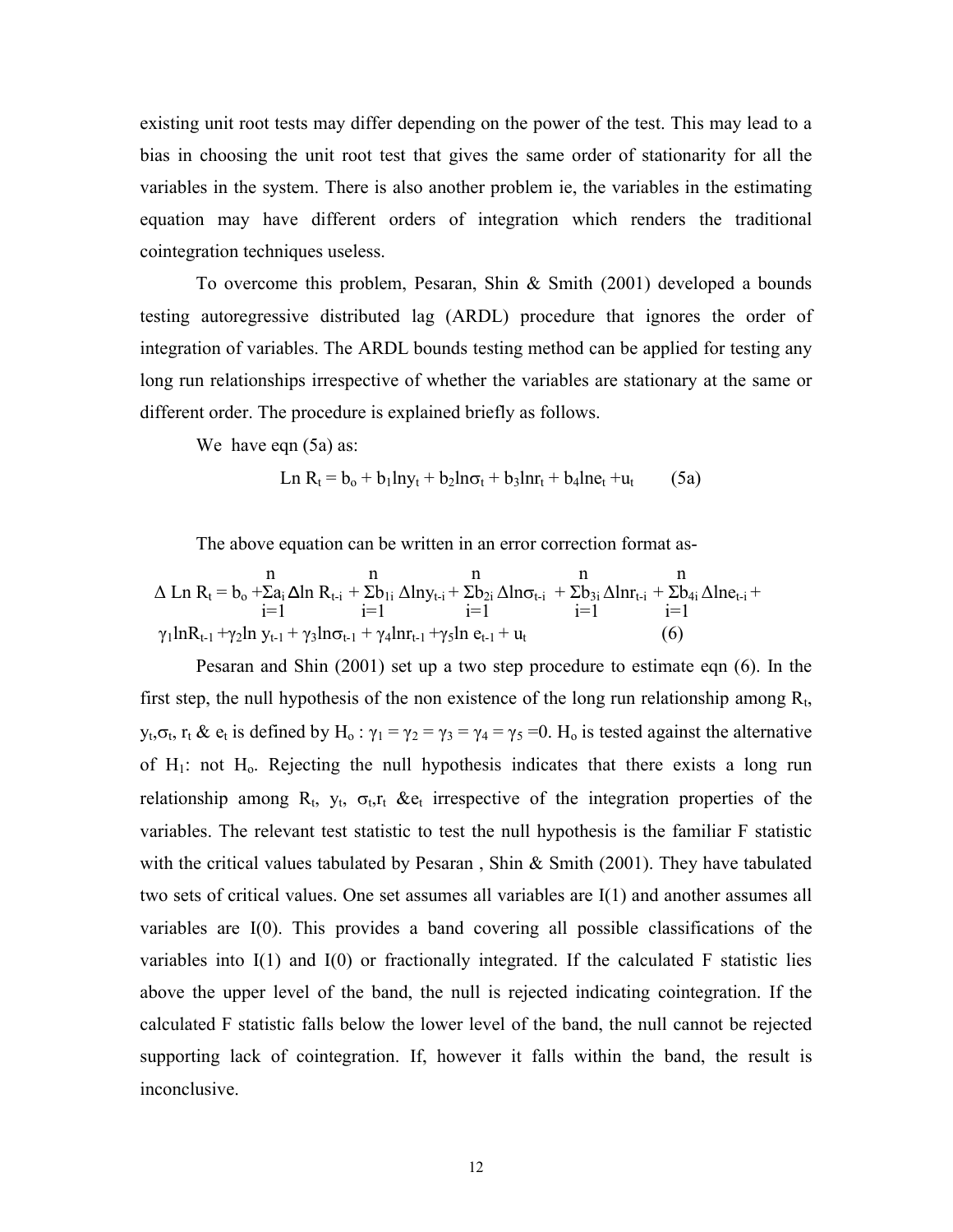If the variables have a long-run relationship, we can estimate the long run coefficients and the corresponding lagged error correction term to see the long run impact of the dependent variables and the speed of adjustment.

#### **6. Results**

In Table (2) & (2a) we have presented the Phillips Perron(PP) and the Augmented Dickey Fuller(ADF) statistics for all the variables respectively. From the two tables we can see straightaway that based on the PP tests,  $Lny_t$  is stationary while the other four variables namely  $LnR_t$ ,  $Ln\sigma_t$ ,  $Lnr_t$ , and  $Lne_t$  are nonstationary. The ADF test however show that LnR<sub>t</sub> is stationary and Lny<sub>t</sub>, Ln<sub>ot</sub>, Lnr<sub>t</sub> and Lne<sub>t</sub> are non stationary. These results restrict us from the use of the standard cointegration techniques developed by Engle & Granger (1987) and Johansen (1990). In such cases the ARDL bounds testing approach of Pesaran  $\&$  Shin (2001) is useful in testing for the long run relationships among the variables.

In table(3) we have presented the ARDL results following the Akaike information criteria (AIC) for the selection of lag length. The calculated F statistic lies above the upper bound critical value tabulated in Pesaran  $\&$  Shin (2001) suggesting a long run relationship among all the variables. The lagged error correction term has the expected negative sign and is significant. Coming to the estimated long run coefficients we see that all the variables have the signs as expected from their theoretical predictions. From the respective p values we see Lny<sub>t</sub> and Lnr<sub>t</sub> are significant at the 10% level, Ln $\sigma_t$  is marginally insignificant and  $\text{Lne}_t$  is highly insignificant. All the variables have the signs as expected from their theoretical propositions.Moreover the intercept term and the time trend are also significant.

Table(4) gives us the results using the Schwarz Bayesian criteria (SBC) for lag length selection. Here the calculated F statistic lies within the two bounds indicating that the test for cointegration among the variables is inconclusive. The other results are approximately the same except that here both  $Ln\sigma_t$  and  $Ln\epsilon_t$  are highly insignificant.

Given the above results, we have decided to drop the insignificant variable ie,  $Ln_{\text{et}}$  from the analysis and carry out the same exercise. The insignificance of the exchange rate flexibility variable may be due to the reason that this variable may not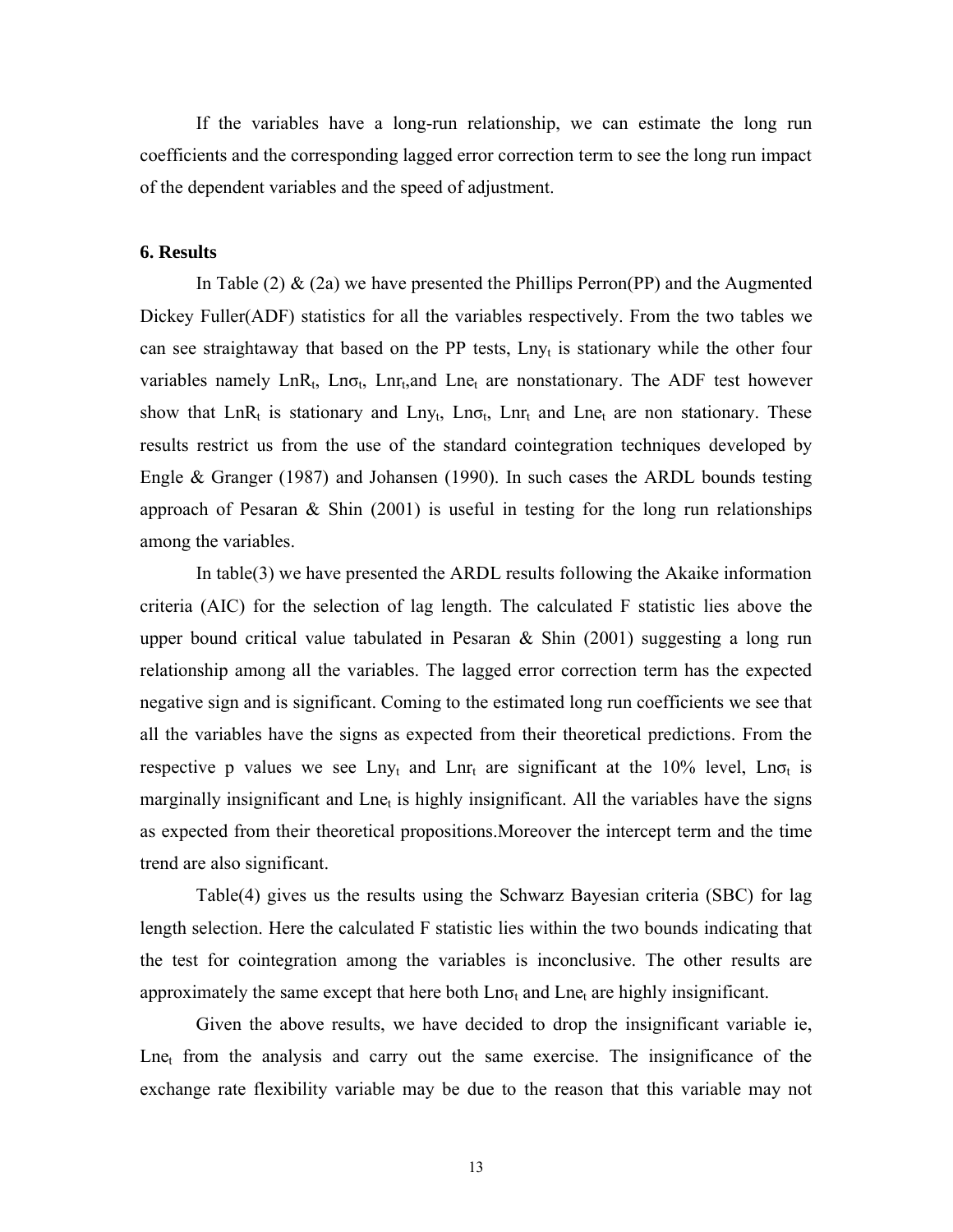properly capture the exchange rate flexibility for the Indian Economy and suitable modifications must be made to this variable so that it measures the exchange rate flexibility accurately. This is an area for further research. Also it is to be noted that the exchange rate, although being market determined, is actively managed by the RBI for most of the estimating period in order to maintain export competitiveness and stability in the exchange rate.( Baig, Narsimhan & Ramachandran 2003).This may render the flexibility variable insignificant.The results are tabulated in table 5 (using AIC) and 6 (using SBC) respectively. From table (5) we see that the calculated F statistic strongly suggests a long run relationship among all the variables. All the variables have the expected signs and are significant at the 10% level of significance. The results are corroborated using the SBC criteria (table 6), except that the variable  $L\sigma_t$  turns insignificant at 10% level of significance.

The diagonistic checks are carried out on the ARDL equation of table (5). The results based on the LM tests ( table 7) show that there is no serial correlation or heteroscedasticity and the functional form is properly specified.However it fails the test of normality of the residuals at the 5% level of significance but given the significantly large sample size, we can still use the normal distribution of the estimates asymptotically by relying on the Central Limit Theorem ( Theil 1978). Lastly the cumulative sum and cumulative sum of squares plots based on the recursive residuals (Figures  $1&&2$ respectively) show no evidence of statistically significant breaks.

From the above exercises, it is reasonable to take the results reported in table (5) as our baseline ARDL results indicating a stable relationship among reserves, index of industrial production, volatility of export receipts and 91 day treasury bills.

#### **7.Conclusion**

We have estimated the buffer stock model for reserve demand for India in a regime of high capital mobility and flexible exchange rates. The empirical evidence shows that the reserve demand is positively related to a scalar variable, a variable measuring the volatility of international transtactions and negatively related to the opportunity cost measure. It has been shown elsewhere ( Ramachandran 2005) that the standard measure of volatility ie, the rolling standard deviation of reserve increment scaled by imports produces bias in the coefficient. So we have used an alternative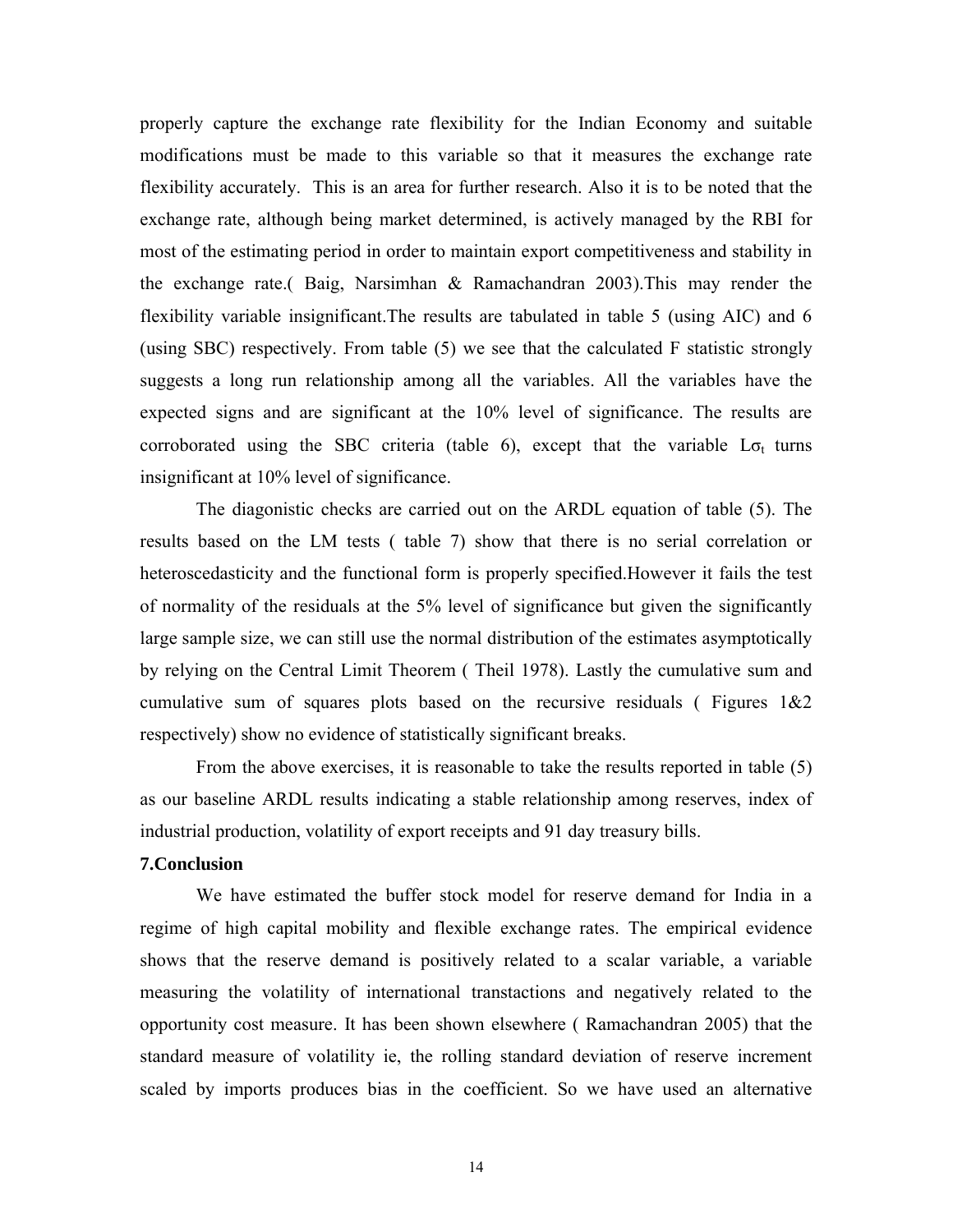measure of volatility ie, volatility of export receipts used by Edwards(1985) and Aizenman & Marion(2004) and found that it improves the overall performance of the model.

The results however indicate that exchange rate flexibility is not a significant variable influencing reserves in India. This may be due to the reason that officially exchange rates in India may be flexible but in reality they are highly regulated by the Central bank through direct intervention and indirect methods which has lowered the magnitude of the fluctuations. This to some extent has lowered the impact of this variable on reserve demand.

The results show that the other variables considered in the model are significant and have the correct signs as specified in the theory. The model passes most of the specification tests. Also the stability test does not provide evidence in favour of a structural break in the reserve demand during the later periods when the country witnessed high levels of capital inflows.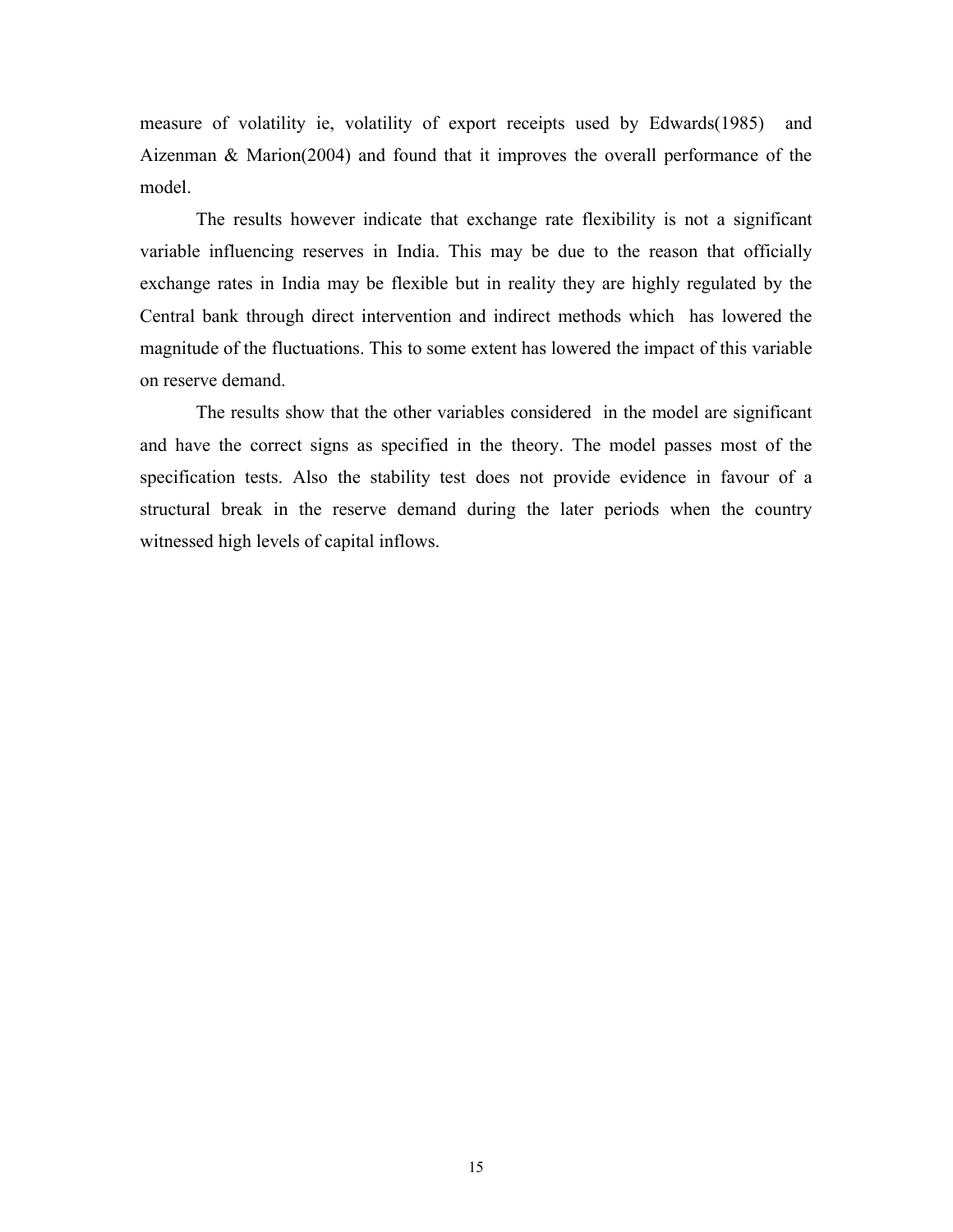| Year | World | ICs  | <b>DCs</b> |
|------|-------|------|------------|
|      |       |      |            |
| 1995 | 15.2  | 11.5 | 21.8       |
| 1996 | 16.2  | 12.1 | 23.3       |
| 1997 | 15.7  | 11.2 | 23.9       |
| 1998 | 16.4  | 10.7 | 27.9       |
| 1999 | 16.9  | 10.7 | 29.8       |
| 2000 | 16    | 10.2 | 27.2       |
| 2001 | 17.6  | 10.8 | 30.5       |
| 2002 | 19.9  | 12.2 | 34.3       |
| 2003 | 21.4  | 12.8 | 36.8       |
| 2004 | 21.4  | 12.5 | 36.4       |
| 2005 | 20.7  | 10.7 | 36.6       |
| 2006 | 21.6  | 10.1 | 39.0       |
|      |       |      |            |

# **Non gold foreign exchange reserves as weeks of imports**

Note - ICs = Industrial countries

DCs = Developing countries

Source – International Financial Statistics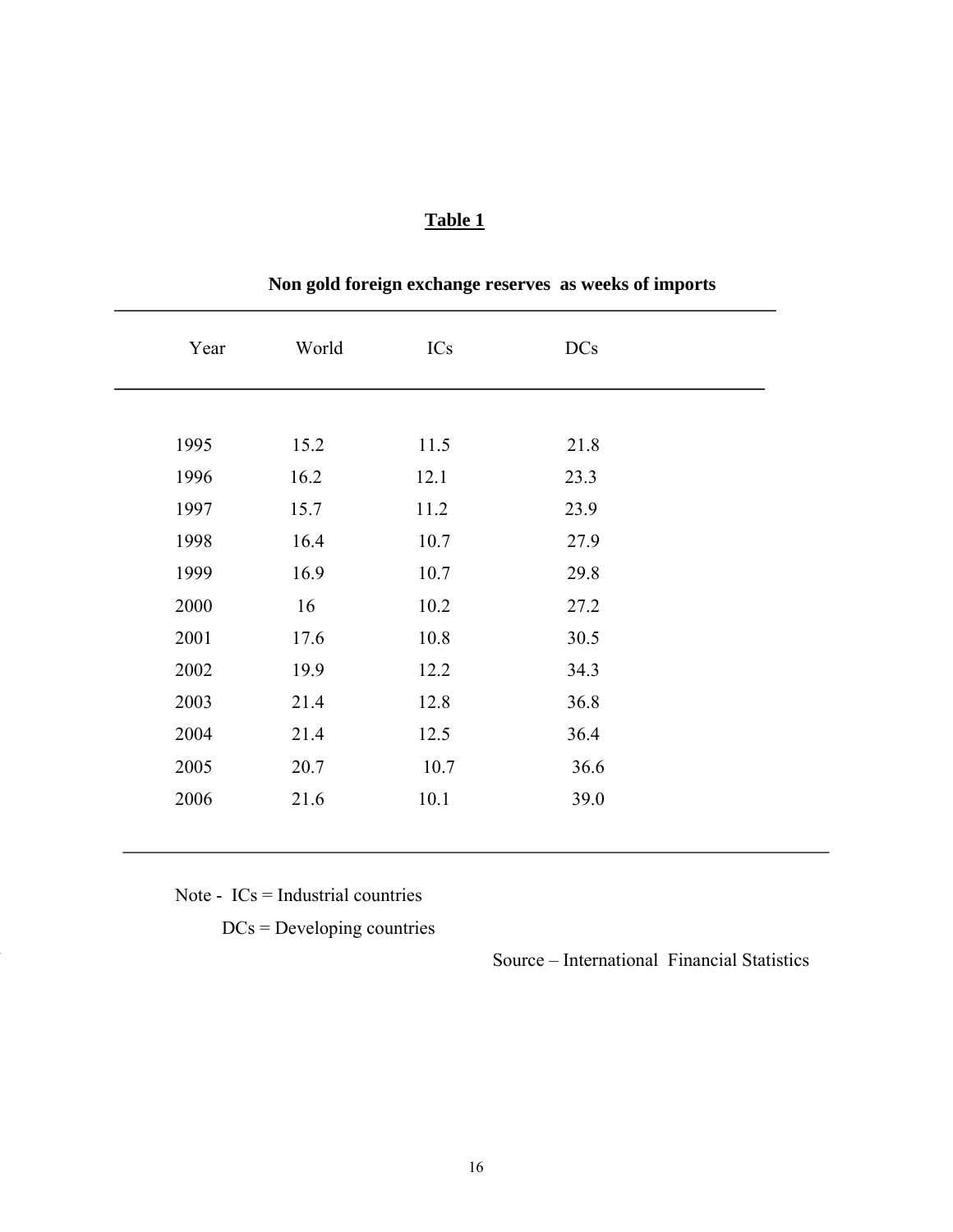### **Table 1 (a)**

| -                                     |       |       |           |           |       |
|---------------------------------------|-------|-------|-----------|-----------|-------|
| Year                                  | 90-91 | 99-00 | $02 - 03$ | $04 - 05$ | 06-07 |
| Reserves<br>(Billion Dollars)         | 5.8   | 38.0  | 76.1      | 141.5     | 199.1 |
| Reserves as<br>$%$ of GDP             | 2.2   | 9.2   | 16        | 21.6      | 23.2  |
| Reserves as<br>months of Imports      | 3.1   | 7.8   | 12.8      | 11.4      | 11.5  |
| Reserves as<br>$\%$ of M <sub>3</sub> | 4.5   | 15.7  | 22        | 29        | 29.3  |

 $\mathcal{L}_\text{max} = \mathcal{L}_\text{max} = \mathcal{L}_\text{max} = \mathcal{L}_\text{max} = \mathcal{L}_\text{max} = \mathcal{L}_\text{max} = \mathcal{L}_\text{max} = \mathcal{L}_\text{max} = \mathcal{L}_\text{max} = \mathcal{L}_\text{max} = \mathcal{L}_\text{max} = \mathcal{L}_\text{max} = \mathcal{L}_\text{max} = \mathcal{L}_\text{max} = \mathcal{L}_\text{max} = \mathcal{L}_\text{max} = \mathcal{L}_\text{max} = \mathcal{L}_\text{max} = \mathcal{$ 

# **Reserve holdings in India**

Source – RBI Handbook of Statistics for the Indian Economy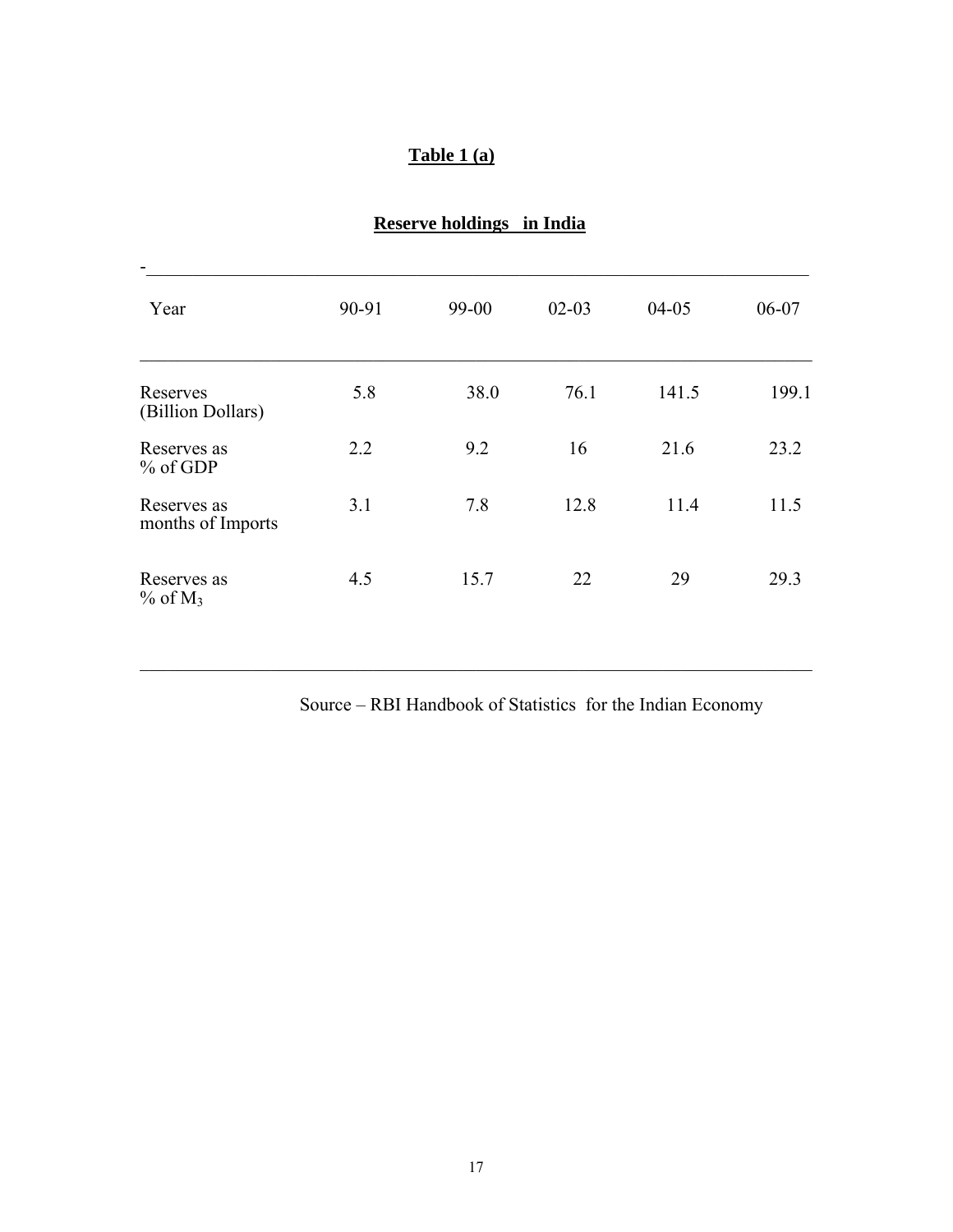# **Unit Root Tests**

# **Phillips Perron Test**

| Variable              | <b>Test Stat</b> | CriticalValue $(10\%)$ |
|-----------------------|------------------|------------------------|
| $LnR_t$ <sub>NT</sub> | $-1.16$          | $-2.57$                |
| $Lny_t^T$             | $-4.85$          | $-3.13$                |
| $Ln\sigma_t^T$        | $-2.99$          | $-3.13$                |
| $Lne_t^{\text{NT}}$   | $-2.14$          | $-2.57$                |
| $Lnr_t^{NT}$          | $-2.14$          | $-2.57$                |

 $T$  denotes trend significant

 $N<sub>T</sub>$  denotes trend not significant

### **Table2a**

#### **Unit Root Tests**

 **ADF Test** 

| Variable                                                          | <b>Test Stat</b> | CriticalValue $(10\%)$ |
|-------------------------------------------------------------------|------------------|------------------------|
|                                                                   | $-3.58$          | $-3.13$                |
| $\begin{aligned} &\text{Ln}R_t^T\\ &\text{Lny_t}^T \end{aligned}$ | $-1.99$          | $-3.13$                |
| $Ln\sigma_t^T$                                                    | $-2.97$          | $-3.13$                |
| $\mathit{Lne}_{t}^{\mathit{NT}}$                                  | $-2.39$          | $-2.57$                |
| $Lnr_t^{NT}$                                                      | $-2.02$          | $-2.57$                |

 $T$  denotes trend significant

 $N<sub>T</sub>$  denotes trend not significant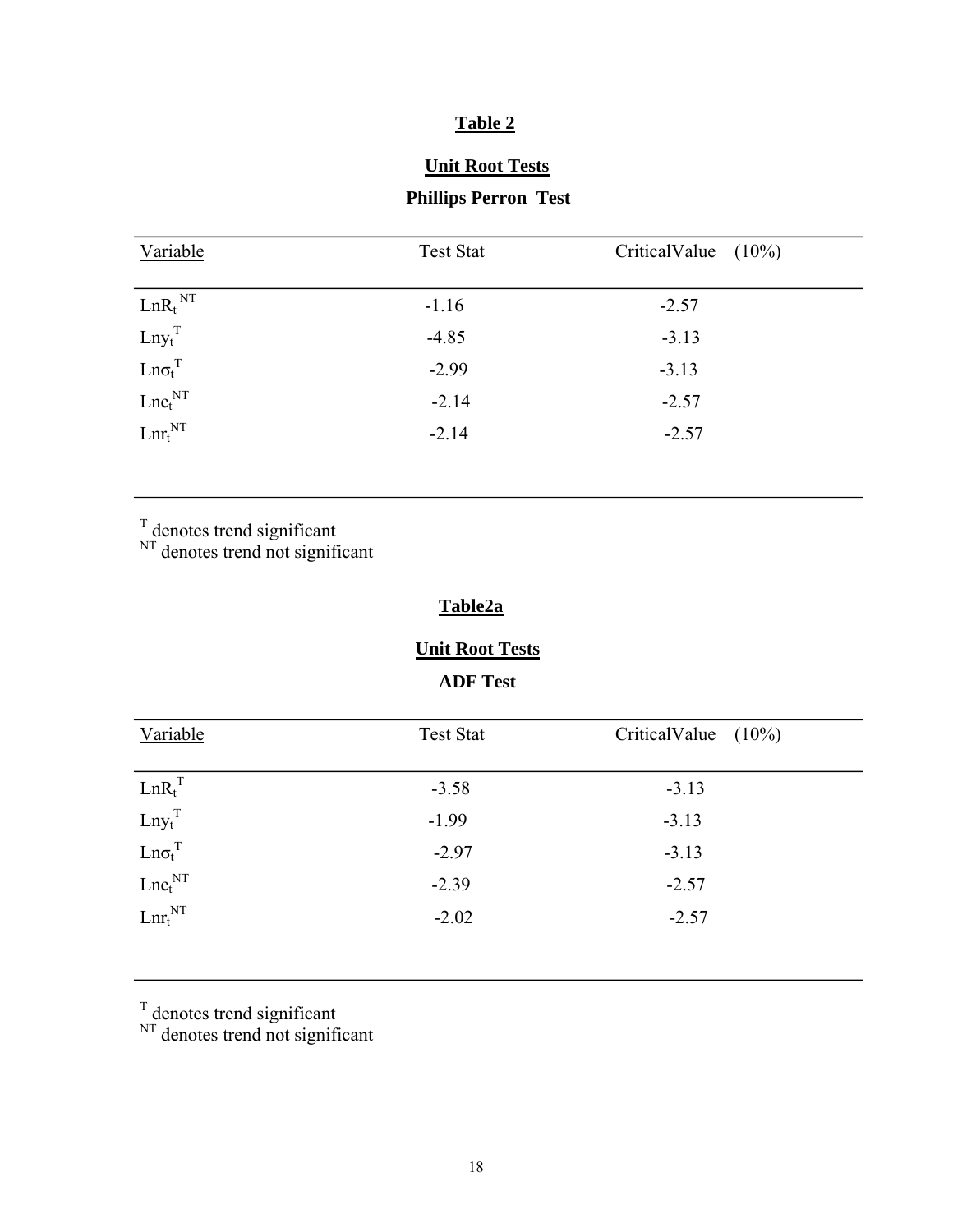# **ARDL approach to cointegration**

### **Estimated long run coefficients using AIC**

Dependent variable LnRt

| Variable     | Coeff   | T ratio | pvalues |  |
|--------------|---------|---------|---------|--|
|              |         |         |         |  |
| $Lny_t$      | .96     | 2.50    | (.01)   |  |
| $Ln\sigma_t$ | .14     | 1.52    | (.12)   |  |
| $Lne_t$      | $-.008$ | $-.35$  | (.72)   |  |
| $Lnr_t$      | $-.34$  | $-5.21$ | (.00)   |  |
| Inpt         | 7.08    | 4.17    | (.00)   |  |
| T            | .01     | 6.74    | (.00)   |  |
| $Ecm(-)$     | $-19$   | $-4.35$ | (.00)   |  |
| Fstat        | 4.68    |         |         |  |
|              |         |         |         |  |

AIC criteria suggested ARDL order of (1,2,1,0,0). The critical bounds for the 10% significance level for 4 variables with intercept and linear trend are 3.03-4.06.

Inpt – Intercept, T- Time trend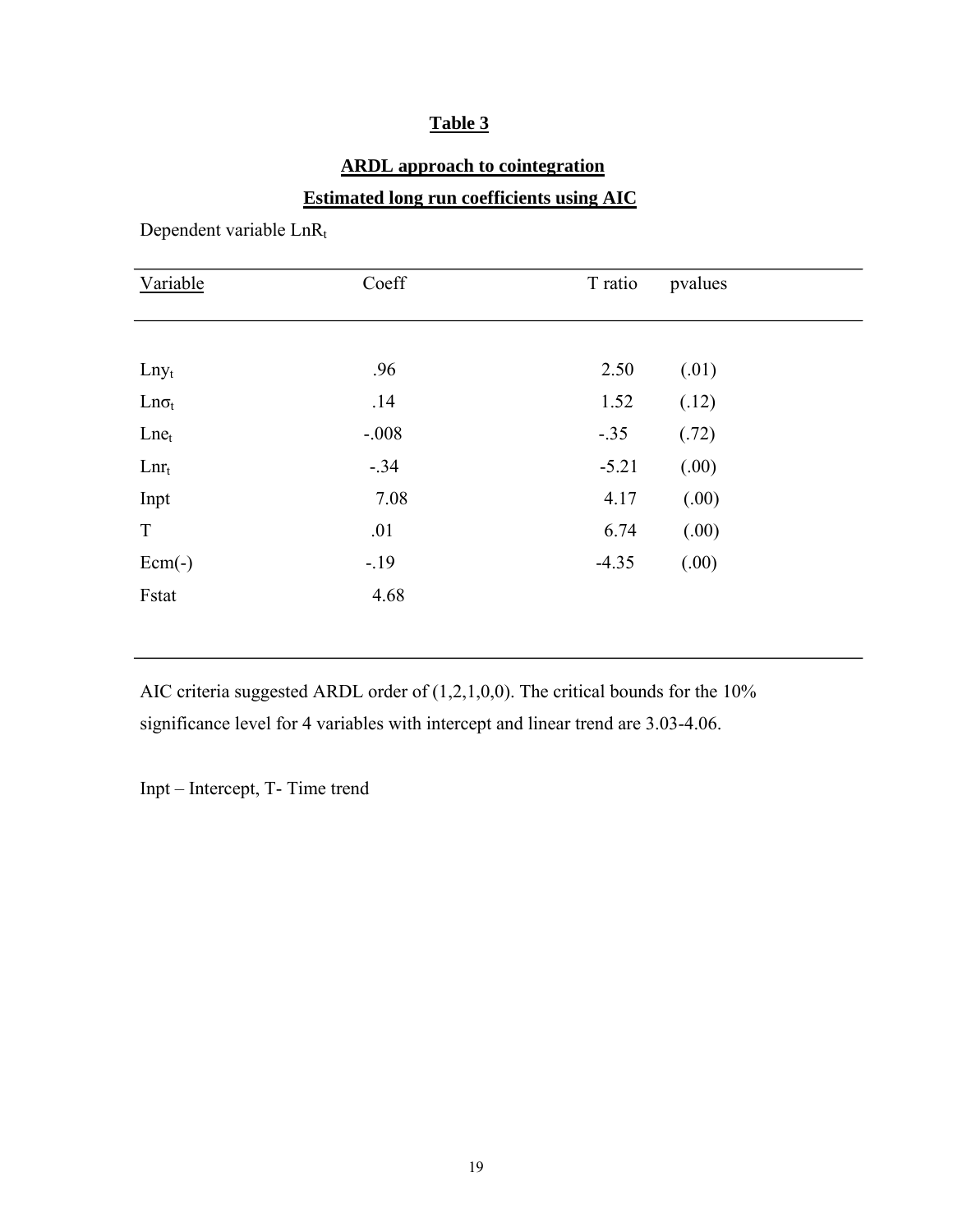# **ARDL approach to cointegration**

### **Estimated long run coefficients using SBC**

Dependent variable LnRt

| Variable     | Coeff  | T ratio | pvalues |  |
|--------------|--------|---------|---------|--|
|              |        |         |         |  |
| $Lny_t$      | .79    | 2.31    | (.02)   |  |
| $Ln\sigma_t$ | .07    | .77     | (.43)   |  |
| $Lne_t$      | .006   | $-.02$  | (.97)   |  |
| $Lnr_t$      | $-.36$ | $-4.82$ | (.00)   |  |
| Inpt         | 7.68   | 5.00    | (.00)   |  |
| T            | .01    | 7.68    | (.00)   |  |
| $Ecm(-)$     | $-.17$ | $-3.93$ | (.00)   |  |
| Fstat        | 3.98   |         |         |  |
|              |        |         |         |  |

SBC criteria suggested ARDL order of (1,0 ,0 ,0,0). The critical bounds for the 10% significance level for 4 variables with intercept and linear trend are 3.03-4.06.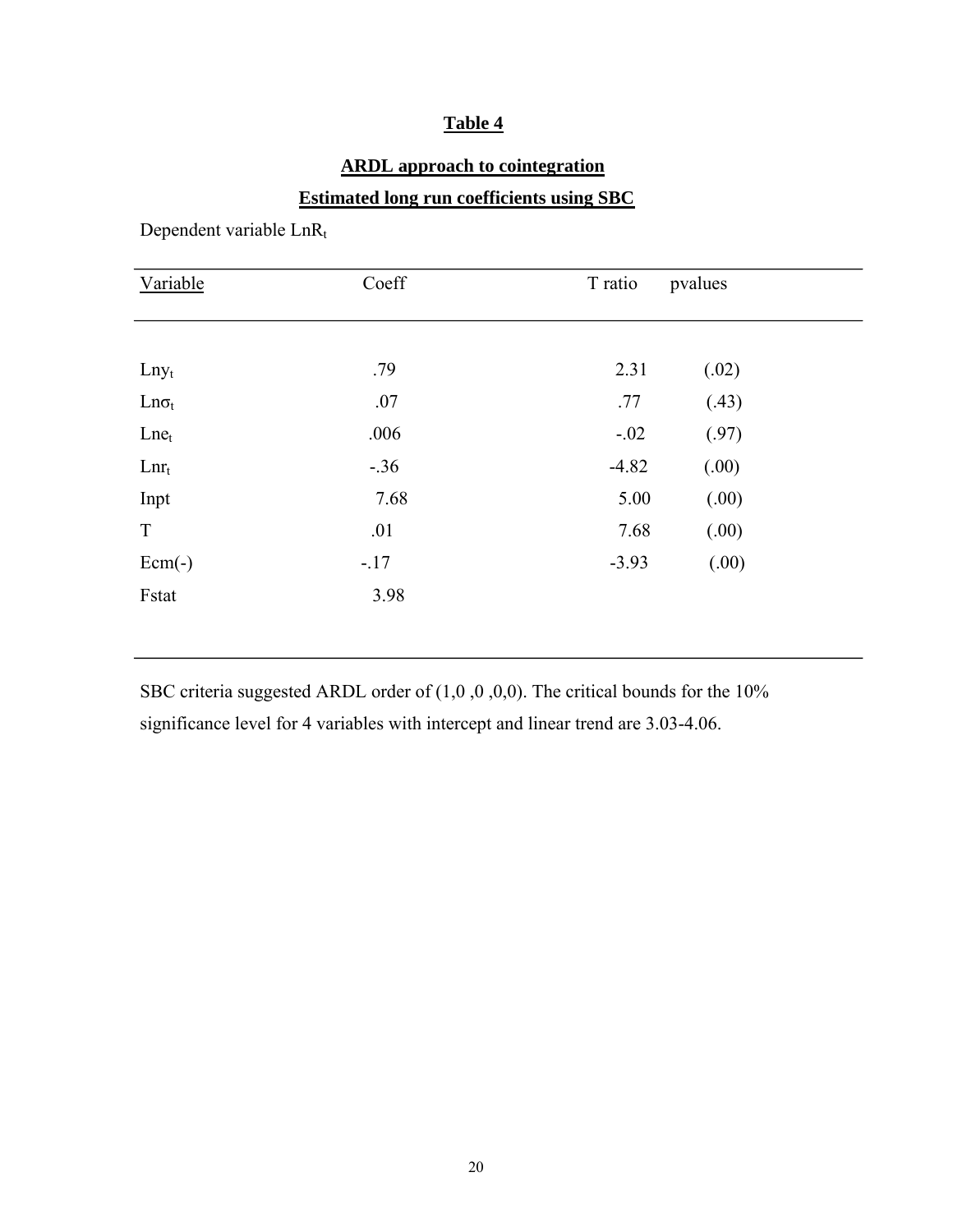# **ARDL approach to cointegration**

### **Estimated long run coefficients using AIC**

Dependent variable LnRt

| Variable     | Coeff  | T ratio | pvalues |  |
|--------------|--------|---------|---------|--|
|              |        |         |         |  |
| $Lny_t$      | .91    | 2.65    | (.01)   |  |
| $Ln\sigma_t$ | .12    | 1.58    | (.10)   |  |
| $Lnr_t$      | $-.35$ | $-5.47$ | (.00)   |  |
| Inpt         | 7.29   | 4.74    | (.00)   |  |
| T            | .01    | 7.56    | (.00)   |  |
| $Ecm(-)$     | $-.19$ | $-4.68$ | (.00)   |  |
| Fstat        | 5.47   |         |         |  |
|              |        |         |         |  |

AIC criteria suggested ARDL order of (1,2,1,0). The critical bounds for the 10% significance level for 3 variables with intercept and linear trend are 3.47 -4.45.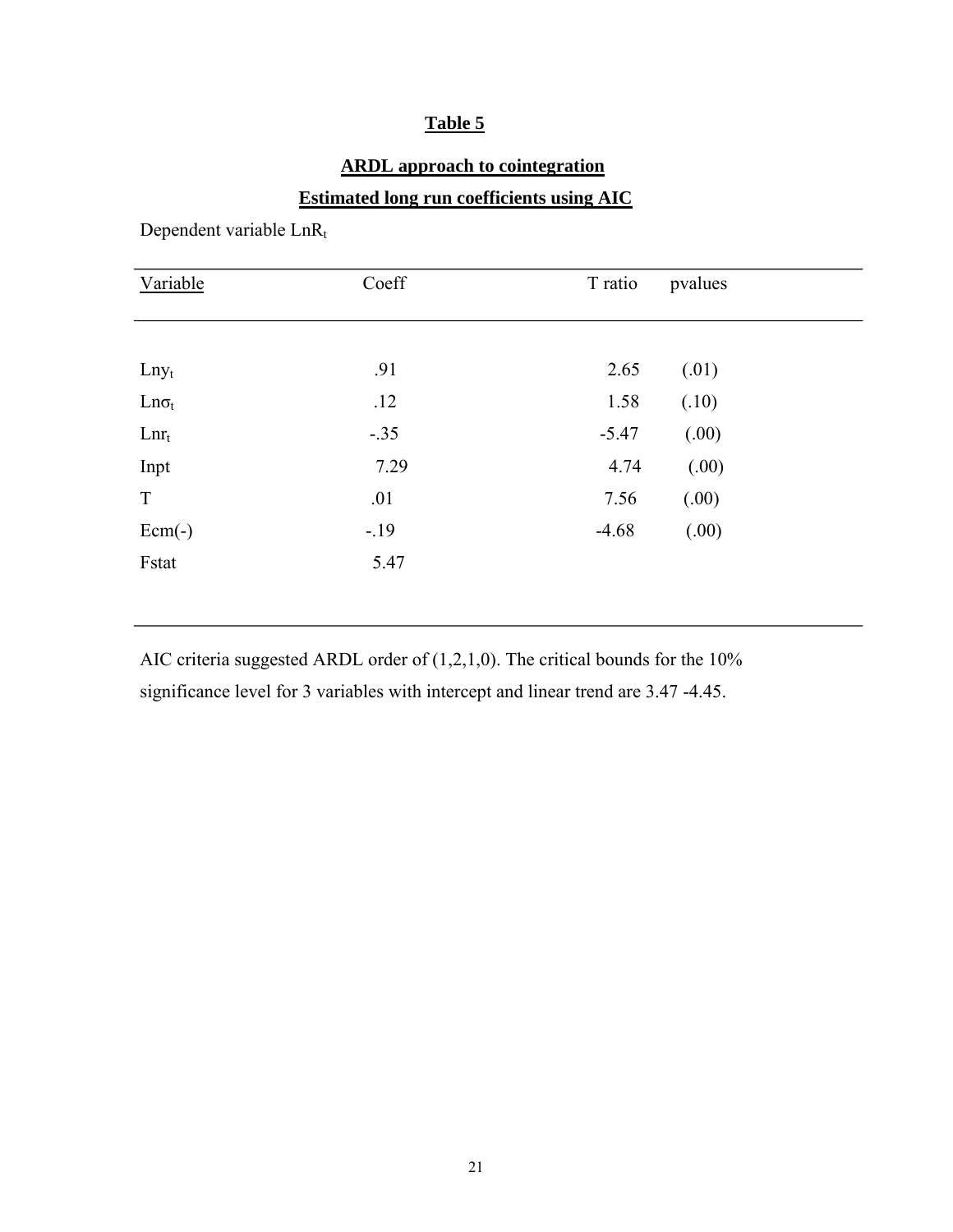# **ARDL approach to cointegration**

### **Estimated long run coefficients using SBC**

| Variable     | Coeff  | T ratio | pvalues |
|--------------|--------|---------|---------|
|              |        |         |         |
| $Lny_t$      | .79    | 2.46    | (.01)   |
| $Ln\sigma_t$ | .07    | .83     | (.40)   |
| $Lnr_t$      | $-.36$ | $-4.48$ | (.00)   |
| Inpt         | 7.70   | 5.32    | (.00)   |
| T            | .01    | 8.08    | (.00)   |
| $Ecm(-)$     | $-.17$ | $-4.22$ | (.00)   |
| Fstat        | 4.81   |         |         |
|              |        |         |         |

Dependent variable LnRt

SBC criteria suggested ARDL order of  $(1,0,0,0)$ . The critical bounds for the 10% significance level for 3 variables with intercept and linear trend are 3.47 -4.45.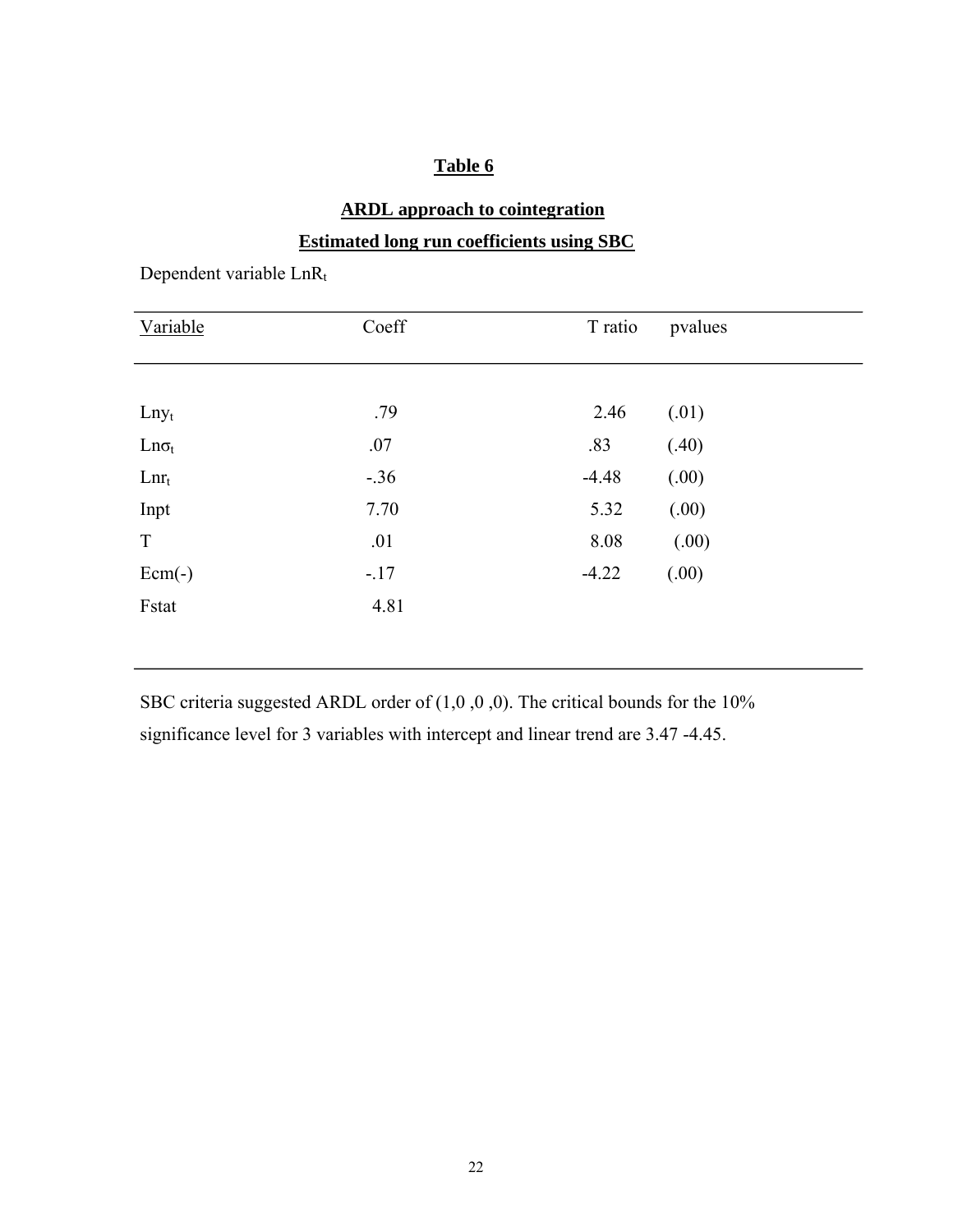| LM Test            | $\chi$ 2(calculated) p value |       |
|--------------------|------------------------------|-------|
| Serial correlation | 13.34                        | (.34) |
| Functional form    | 1.27                         | (.25) |
| Normality          | 18.86                        | (.00) |
| Heteroscedasticity | .25                          | (.61) |

23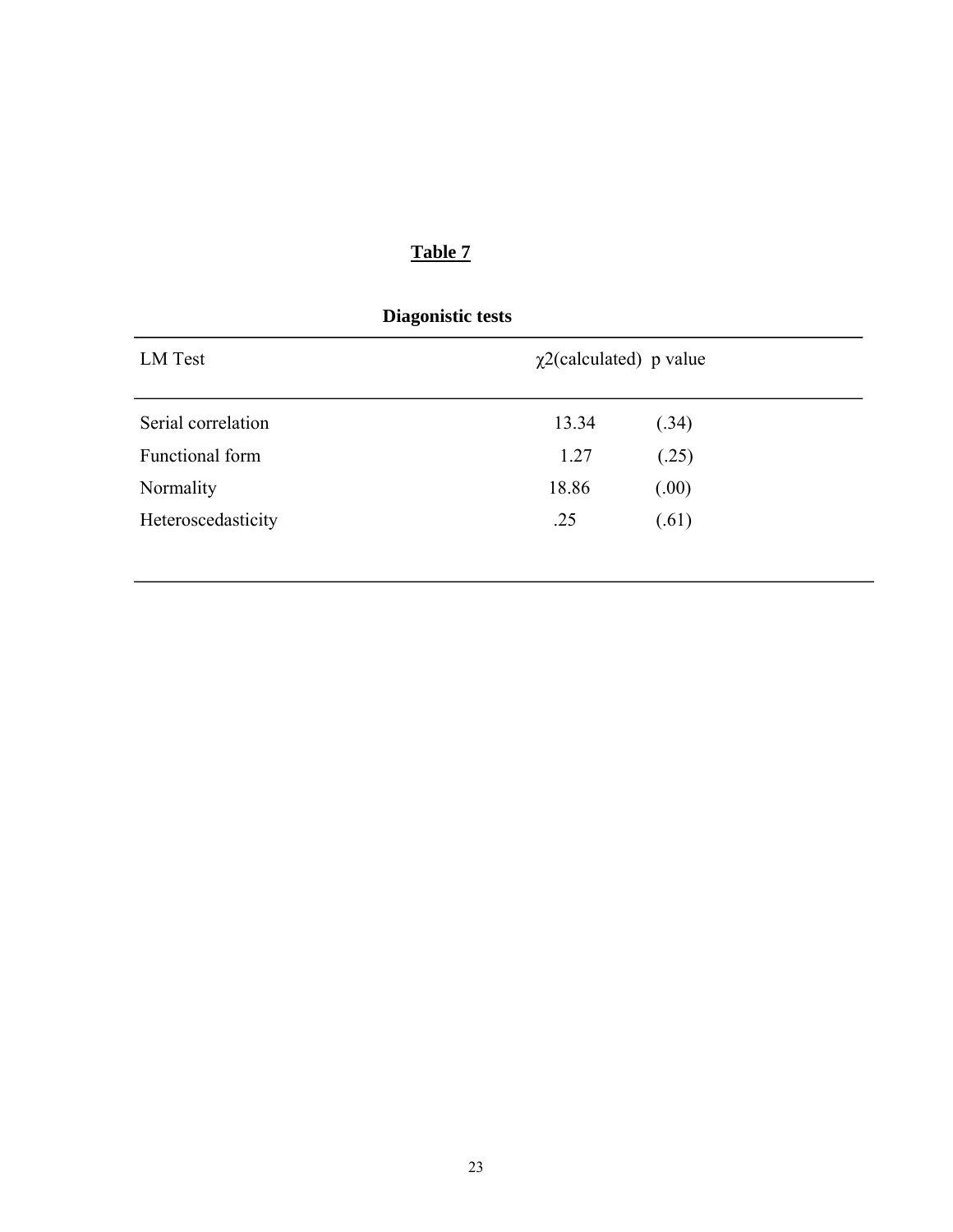# **FIGURE -1**

# **PLOT OF CUMULATIVE SUM OF RECURSIVE RESIDUALS**



### **STRAIGHT LINES ARE CRITICAL BOUNDS AT 5% SIGNIFICANCE LEVEL**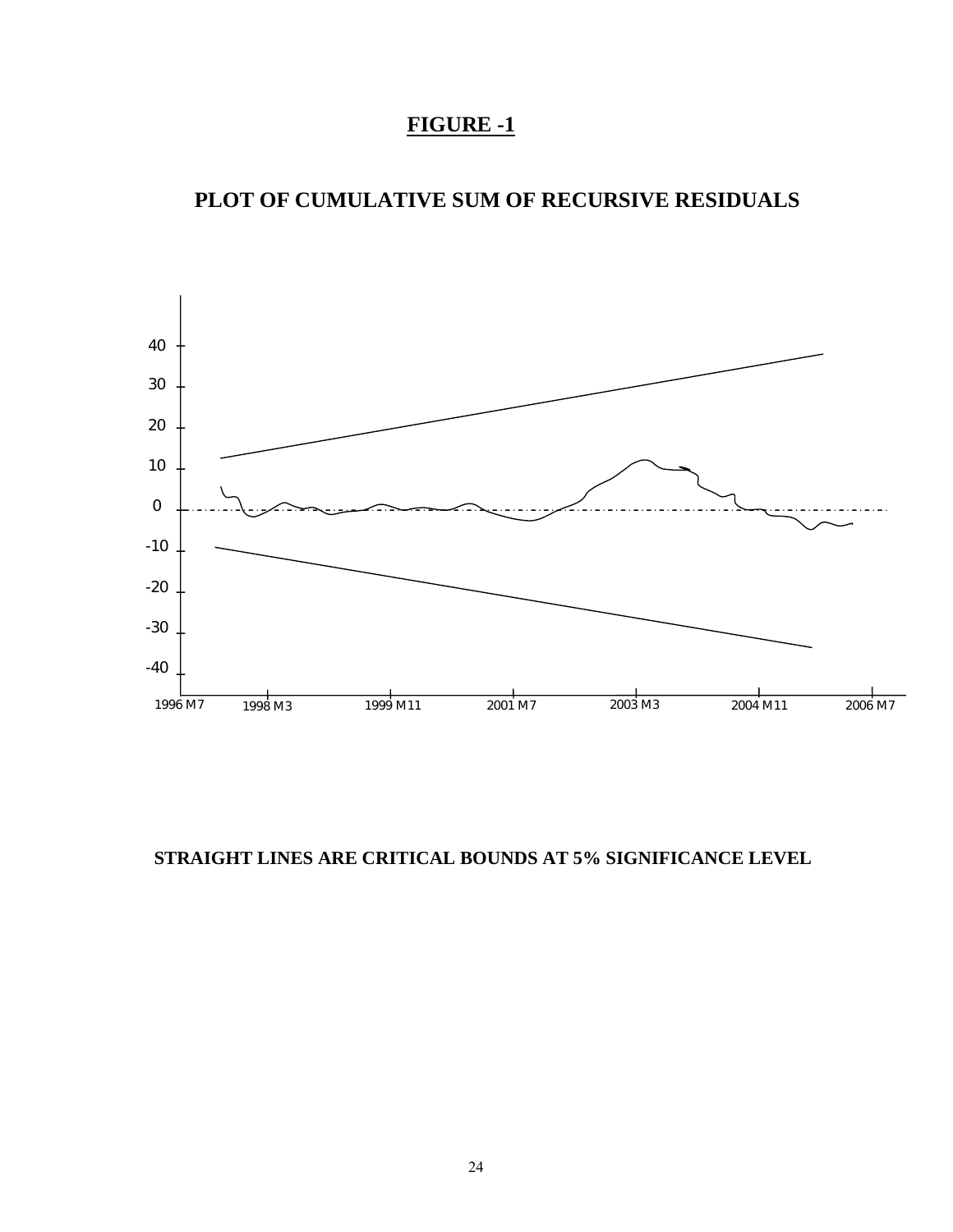# **FIGURE -2**

# **PLOT OF CUMULATIVE SUM OF SQUARES OF RECURSIVE RESIDUALS**



**STRAIGHT LINES ARE CRITICAL BOUNDS AT 5% SIGNIFICANCE LEVEL**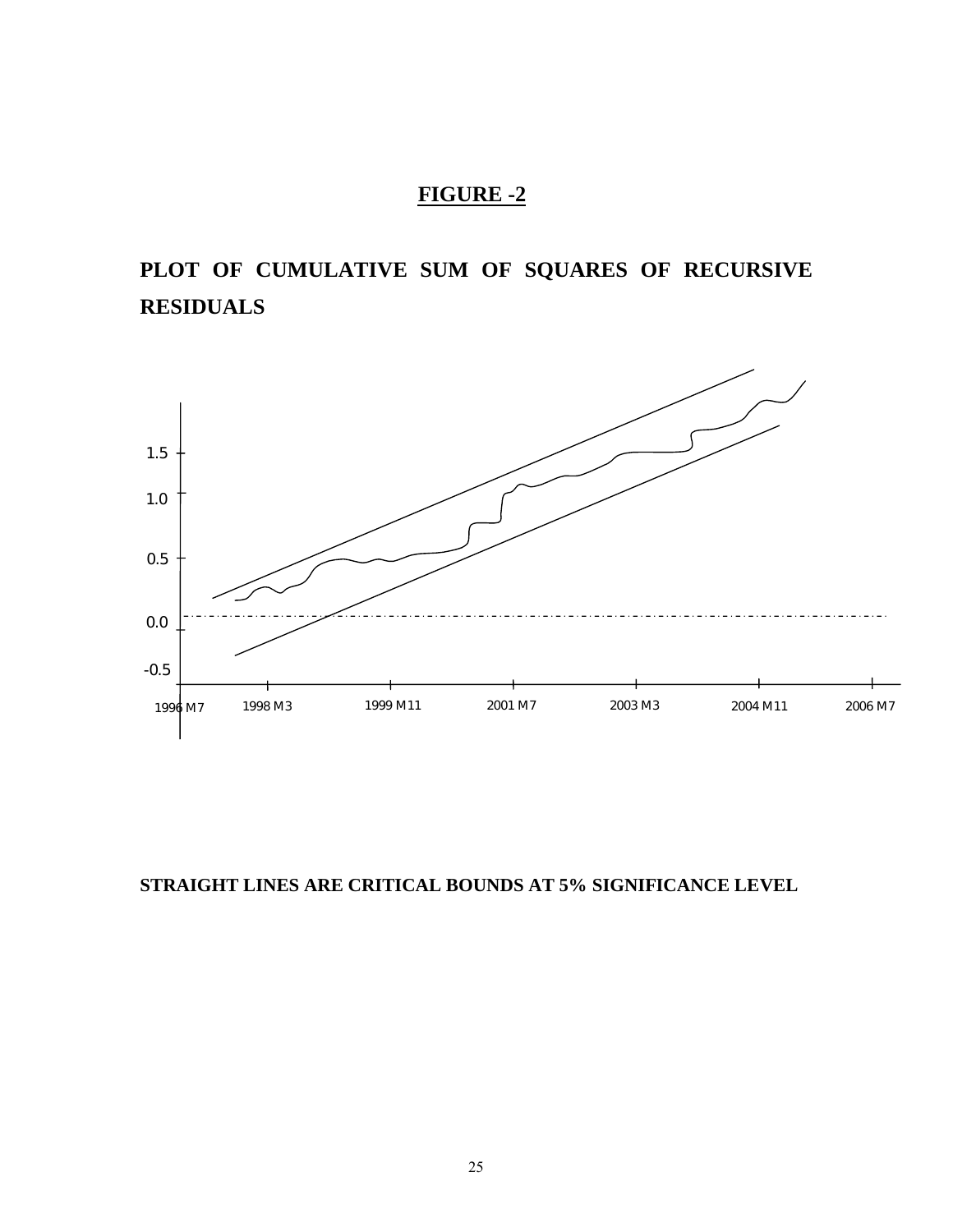#### **Bibliography**

**Aizenman, J & Marion, N**(October 2002): 'The High Demand for International Reserves in the Far East: What's Going on?' NBER Working Paper No. 9266,

**Aizenman J& Marion N** (2004)- 'International Reserve Holdings with Sovereign Risk & Costly Tax Collection' – Economic Journal Vol 114 (July), pp 65-111

**Baig M A, Narsimhan V & Ramachandran M** (2003)- 'Exchange market pressure and the Reserve Bank of India's intervention activity' Journal of Policy Modeling 25, 727- 748

**Ben Bassat, A & Gottliab, D** (1992 a): 'On the Effect of opportunity cost on International Reserve Holdings' Review of Economics and Statistics, 74(2), pp329-332.

: (November 1992 b) : ' Optimal International Reserves and Sovereign Risk' Journal of International Economics, 33, pp345-62.

**Bilson, John F.O & Frenkel, Jacob A** (Nov 1979): 'International Reserves: Adjustment Dynamics' Economic Letters ,4, pp267-270.

**Calvo, G,A & Reinhart,C,M** (2002): 'Fear of Floating' Quarterly Journal of Economics, Vol 117 (May), pp 379-408.

**Chandra,N,K** (2008): 'India's Foreign Exchange Reserves: A Shield of Comfort or an Albatross' Economic and Political Weekly, April 5,pp 39-57.

**Choi W G & Kim Y** (2001): 'Monetary policy and Corporate Liquid Asset Demand' IMF Working Paper No.01,177.

**Choi W G, Sharma S & Stromqvsit M** (2007): ' Capital Flows, Financial Integration and International Reserve Holdings: The Recent Experience of Emerging Markets and Advanced Economies' IMF Working Paper No 07,151

**Disyatat, P & Mathieson,D** (2001). 'Currency Crises and the Demand for Foreign Reserves' mimeo, (April).

**Dooley, M, Folkerts Landau, D & Garber, P** (2003): 'An essay on the revived Bretton Woods System' NBER Working Papers, No. 9971.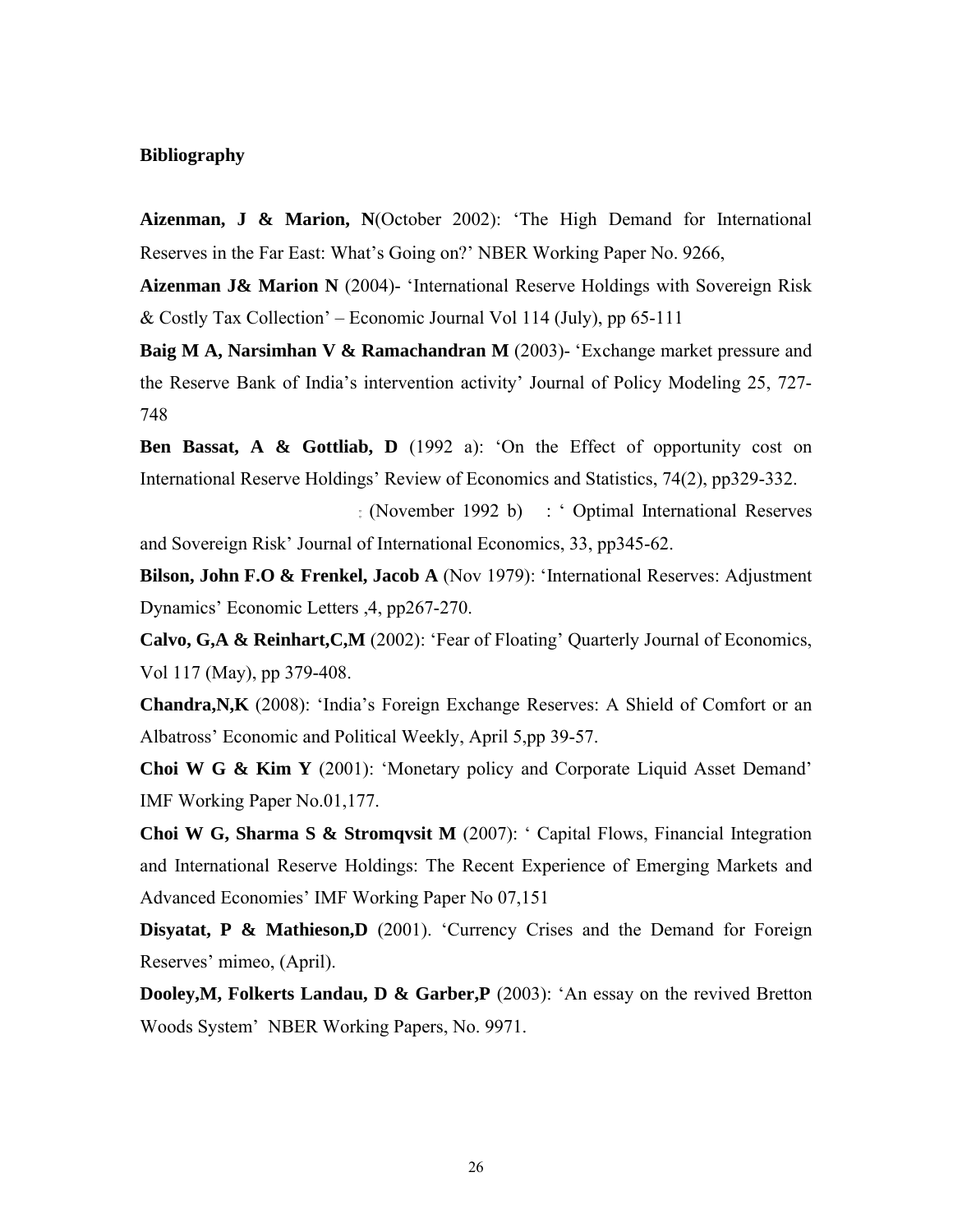**Edwards S** (1985):'On the Interest – Rate Elasticity of the Demand for International Reserves : Some Evidence from Developing Countries'. Journal of International Money and Finance,4, 287-295

**Engle RF& Granger CWJ**(1987): 'Cointegration and Error Correction : Representation, Estimation and Testing' Econometrica,55, 251-76

**Flood, R & Marion, N** (2002): 'Holding International reserves in an Era of High Capital Mobility' IMF Working Paper 02/62

**Ford J L & Huang G** (1994): 'Demand for international reserves in China', Economica ,67,pp 379-97

**Frenkel,J, A** (2005): 'Mundell – Fleming Lecture: Contractionary Currency Crashes in Developing Countries' IMF Staff Papers Vol 52

**Frenkel, J,A & Javanovic,B** (1981): 'Optimal international reserves: a stochastic framework' Economic Journal,91, 507-514

**Hellar H R** (1966)**:** 'Optimal International Reserves' Economic Journal ,76,296-311

**IMF** (2003): 'Three Current Policy Issues in Developing Countries' World Economic Outlook: Building Institutions (Sep) pp 65-111.

**Johansen S and Juselius K** (1990): 'Maximum Likelihood Estimation and Inference on Cointegration and Applications to the Demand for Money', Oxford Bulletin of Economics and Statistics., 52, 169-209

 (1992) : 'Testing Structural Hypothesis in a Multivariate Cointegration Analysis of PPP and the UIP for UK', Journal of Econometrics, 53, 211- 214

**Kapur D & Patel, U, R** (2003): 'Large foreign currency reserves: insurance for domestic weakness and external uncertainities' Economic and Political Weekly. 15, pp 1047-53.

**Landell & Mills**(1989): 'The demand for International Reserves & their opportunity cost' IMF Staff Papers,36, 708-731

**Pesaran M H, Shin Y & Smith R J** (2001): 'Bounds testing approaches to the analysis of level relationships' Journal of Applied Economics 16(3) 289-326

**Ramachandran M** (2004): 'The optimal level of international reserves: evidence for India' Economic Letters, 83,365-370